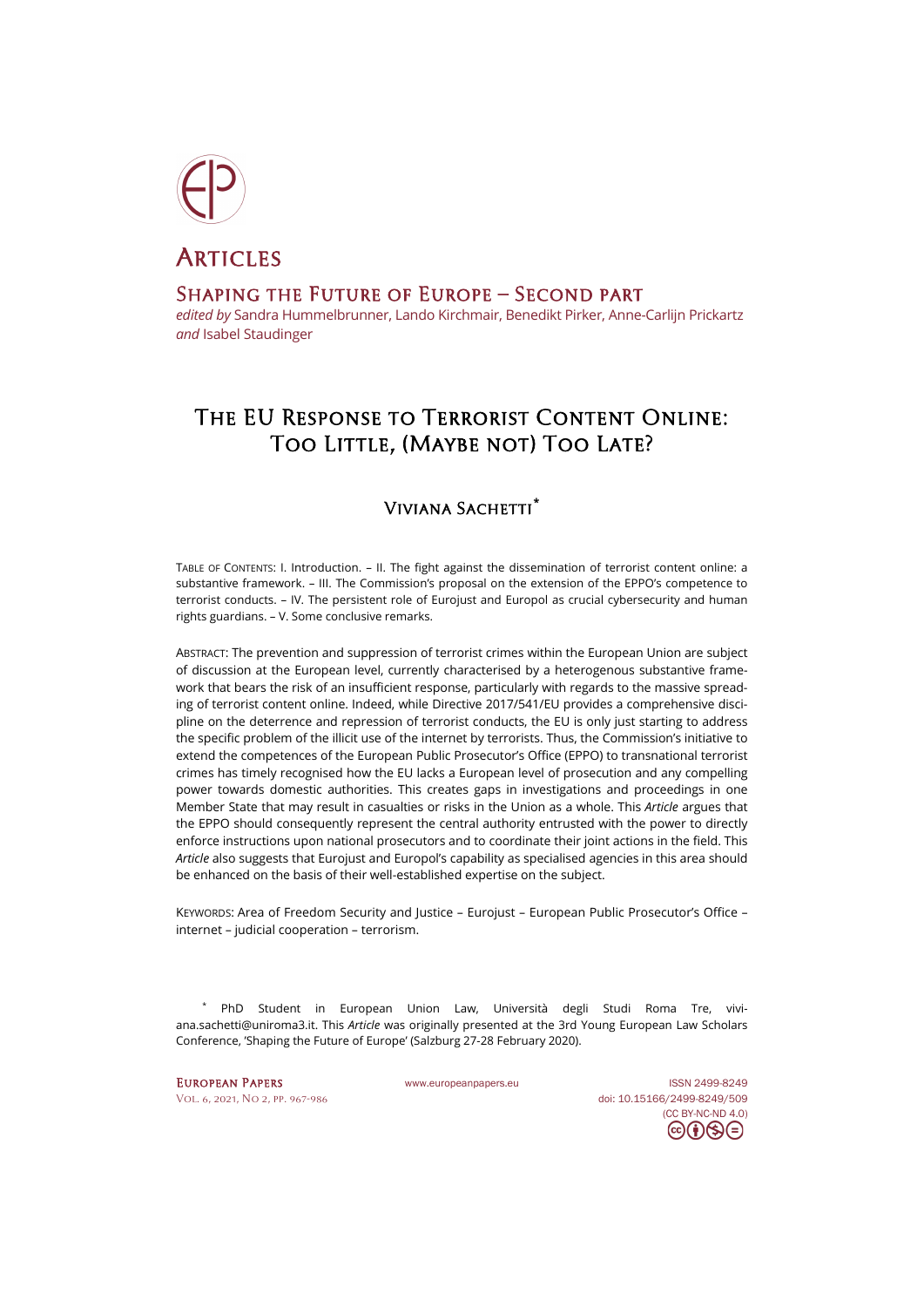#### I. Introduction

"The quality of judicial cooperation in the fight against terrorism is a big challenge. We cannot work in silos in our countries anymore. We need an overall approach".<sup>[1](#page-1-0)</sup>

This *Article* focuses on the current and foreseeable response to the challenges brought forward by the ever-growing terrorism threat within the EU legal order, particularly for what concerns its online dissemination.

Terrorist crimes perpetrated through or facilitated by the internet are current subject of discussion by EU Institutions and agencies, also in light of the increasing atten-tion on tackling online disinformation.<sup>[2](#page-1-1)</sup> Remarkably, public incitement to terrorism on the internet constitutes a crime under recent Directive 2017/541/EU, $3$  which concerns the deterrence and suppression of terrorist conducts and requires Member States to adopt measures in order to ensure a swift removal of terrorist content online. Furthermore, this issue has been addressed both at the political level, during the 2018 European Council held in Salzburg, and at the legislative one, in the 2018 Commission's Proposal for a Regulation on preventing the spreading of such material.[4](#page-1-3)

This creates a heterogenous substantive framework that bears the concrete risk of an insufficient response to the massive spreading of terrorist content online. Notably, the EU is considering the necessity of facing unitedly the grave threats posed by those crimes which can be perpetrated quite easily through the internet. Indeed, the Commission has already forwarded to the European institutions an initiative to extend the

<span id="page-1-0"></span><sup>1</sup> F Molins, former District Chief Prosecutor of Paris and leader of the investigation following the Paris terrorist events from 2015 onwards, at the 20 June 2018 Eurojust press conference on counterterrorism.

<span id="page-1-1"></span><sup>2</sup> While the Covid-19 pandemic will most likely contribute to an acceleration in the adoption of new means of protection against the threat of online disinformation, a number of instruments on the subject are already being considered. See, most recently, Communication COM(2020) 456 final of May 2020 from the European Parliament, the European Council, the Council, the European Economic and Social Committee and the Committee of the Regions, Europe's Moment: Repair and Prepare for the Next Generation; Communication COM(2020) 67 final of February 2020 from the European Parliament, the Council, the European Economic and Social Committee and the Committee of the Regions, Shaping Europe's Digital Future; Joint Communication JOIN(2020) 5 final of March 2020 from the European Parliament and the Council, EU Action Plan on Human Rights and Democracy 2020-2024.

<span id="page-1-2"></span><sup>3</sup> Directive 2017/541/EU of the European Parliament and of the Council of 15 March 2017 on combating terrorism and replacing Council Framework Decision 2002/475/JHA and amending Council Decision 2005/671/JHA. For a comprehensive overview on the developments adopted in the Directive compared to the previous Council Decision 2005/671, see J Maliszewska-Nienartowicz, 'A New Chapter in the EU Counterterrorism Policy? The Main Changes Introduced by the Directive 2017/541/EU on Combating Terrorism' (2017) PolishYIL 185 ff.

<span id="page-1-3"></span><sup>4</sup> Commission Proposal for a Regulation of the European Parliament and of the Council on preventing the dissemination of terrorist content online, COM(2018) 640 final. The Proposal was adopted by the European Parliament at its first reading of 17 April 2019 with a number of amendments which do not entail any major revisions of the original text.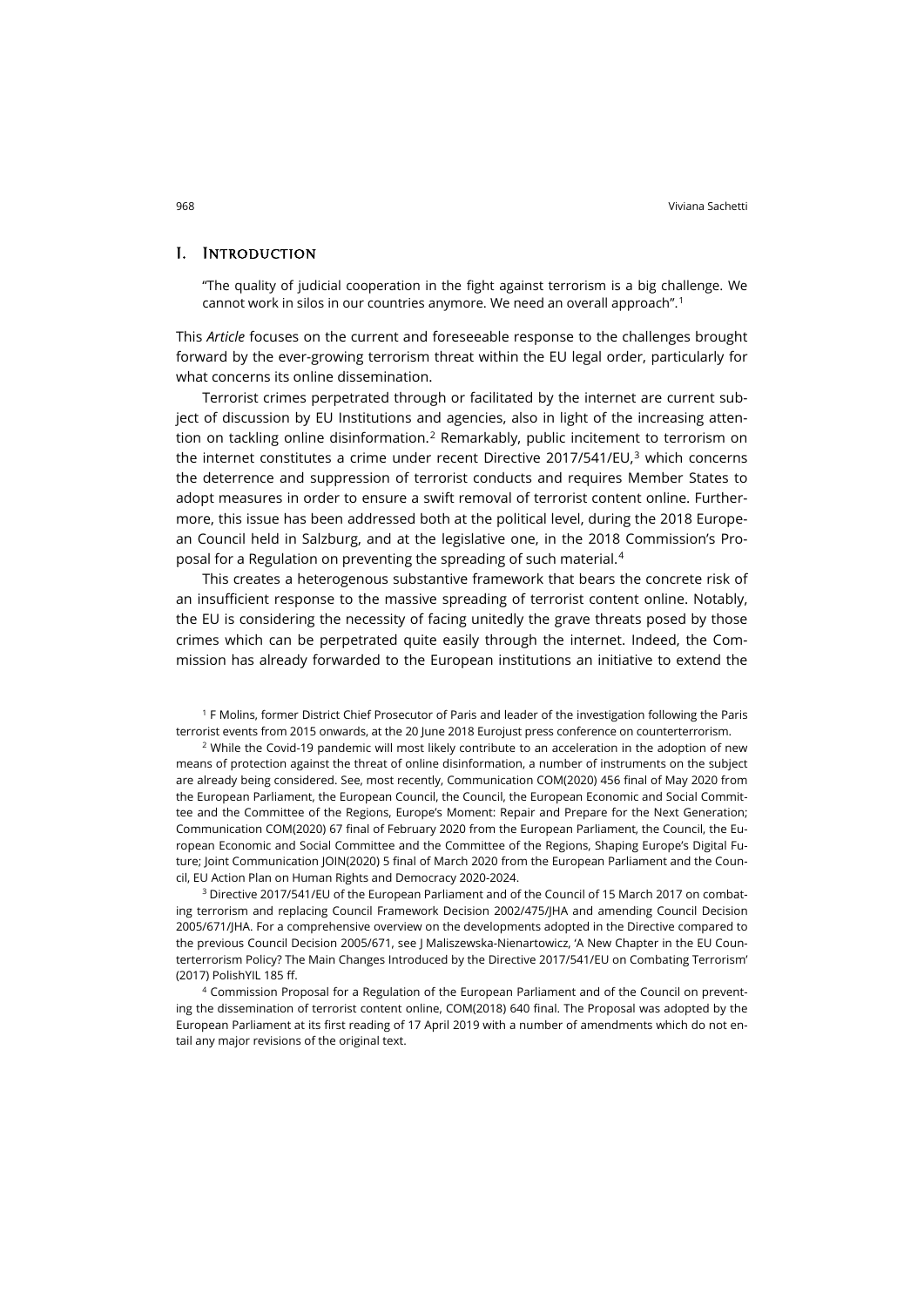competences of the European Public Prosecutor's Office (EPPO)<sup>[5](#page-2-0)</sup> to cross-border terrorist crimes.<sup>6</sup> Several reasons stand in favour of this proposal, as further demonstrated: however, the classical approach to terrorism therein adopted shall be discarded, emphasising instead the internet's role both in the Commission and in the suppression of those criminal conducts, and further analysing its interplay with Eurojust and Europol.

This *Article* is divided in three main parts. First, it focuses on the results that the EU has already achieved on the substantive level in light the adoption of the abovementioned acts, also considering the subsequent legislation on the subject. Second, it addresses the opportunity of an implementation of the recent Communication by the Commission on the initiative to extend the competences of the EPPO to cross-border terrorist crimes. The third part discusses how the EU could further build upon the Commission's proposal, benefitting from the solid structure of Eurojust and Europol in order to increase the suppression of terrorist conducts, particularly within the internet, thus providing a high level of cybersecurity within its territory.

#### II. The fight against the dissemination of terrorist content online: a substantive framework

In the most recent years, the EU has offered both Member States and stakeholders – for instance, online hosting providers – a relevant framework on the prevention and suppression of terrorist conducts, through legislative measures (the already mentioned Directive 2017/541/EU and the Proposal for a Regulation on terrorist content online) and non-binding instruments (the Commission Recommendation (EU) 2018/334[7](#page-2-2) and several voluntary agreements entered into by States or stakeholders<sup>8</sup>).

Directive 2017/541/EU<sup>[9](#page-2-4)</sup> considers the appropriateness of harmonising national provisions on terrorism with the purpose of ensuring a high level of security within the EU

<span id="page-2-0"></span><sup>5</sup> Council Regulation (EU) 1939/2017 of 12 October 2017 implementing enhanced cooperation on the establishment of the European Public Prosecutor's Office ("the EPPO").

<span id="page-2-1"></span><sup>6</sup> Communication COM(2018) 641 final from the Commission to the European Parliament and the European Council of 12 September 2018, A Europe that protects: an initiative to extend the competences of the European Public Prosecutor's Office to cross-border terrorist crimes. A contribution from the European Commission to the Leader's meeting in Salzburg on 19-20 September 2018 (hereinafter 2018 Communication on the extension of the EPPO's competences).

<span id="page-2-2"></span> $7$  Commission Recommendation (EU) 2018/334 on measures to effectively tackle illegal content online of 1 March 2018.

<span id="page-2-3"></span><sup>8</sup> See for instance European Commission, *Fighting Terrorism Online: Internet Forum pushes for automatic detection of terrorist propaganda* (6 December 2017) [ec.europa.eu;](https://ec.europa.eu/commission/presscorner/detail/en/IP_17_5105) Europol, *Europol's EU Internet referral unit partners with Belgium, France and The Netherlands to tackle online terrorist content* (2 March 2018) [www.europol.europa.eu.](https://www.europol.europa.eu/newsroom/news/europol%E2%80%99s-eu-internet-referral-unit-partners-belgium-france-and-netherlands-to-tackle-online-terrorist-content) 

<span id="page-2-4"></span><sup>9</sup> For a comment on Directive 2017/541/EU see A Garrido Muñoz, 'The Proposal for a New Directive on Countering Terrorism: Two Steps Forward, How Many Steps Back?' (2016) European Papers [www.europeanpapers.eu](https://www.europeanpapers.eu/en/system/files/pdf_version/EP_EF_2016_H_019_Asier_Garrido_Munoz_00067.pdf) 759.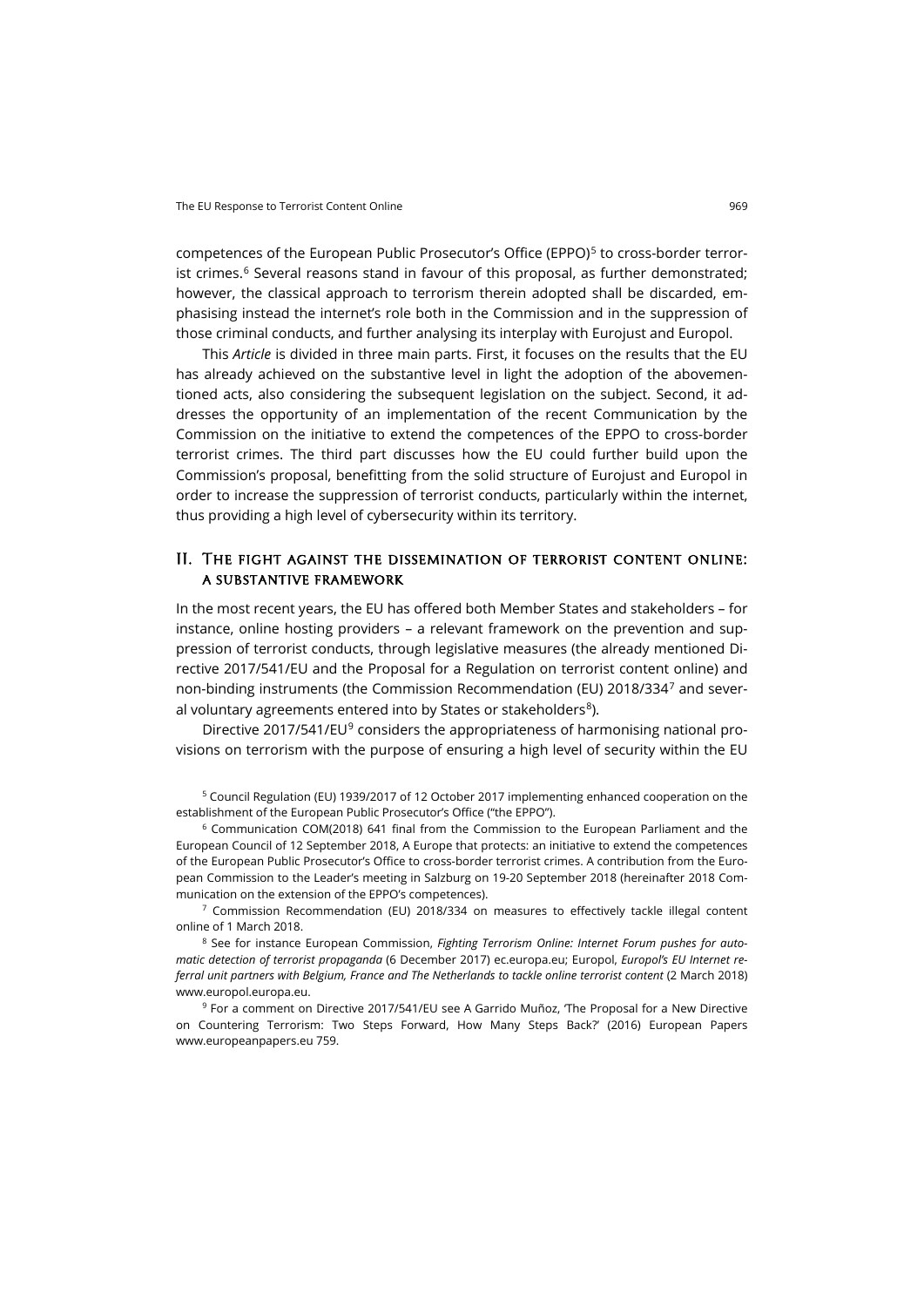territory, as well as better complying with the international obligations on the subject. Indeed, art. 3 of the Directive enlists several conducts that shall be deemed as terrorist to the extent that they are committed with the intention of *i)* intimidating a population, *ii)* compelling a government to perform a certain act, or *iii)* destabilising "the fundamental political, constitutional, economic or social structures of a country or an international organization".[10](#page-3-0)

Public incitement to terrorism holds fundamental relevance in the Directive. Indeed, art. 5 requires Member States to "take the necessary measures to ensure that the distribution, or otherwise making available by any means, whether online or offline" of messages amounting to intentional provocation to commit terrorism related acts is considered as a punishable criminal offence by the national legislation.[11](#page-3-1) Moreover, according to art. 21 of the Directive, the responsibility of ensuring the swift removal or blockage of "online content constituting a public provocation to commit a terrorist offence" lies with the States in the event that such content is hosted within their territory.

States should also strive to obtain the removal of this content when hosted on online platforms based in servers of other countries: however, it is not clear how national authorities may achieve this objective. The wording on the subject is indeed quite obscure and does not allow a univocal interpretation on whether this part of the provision refers to all States or to EU ones only.

Furthermore, as to Member States more specifically, this may imply an antinomy with art. 3 of the Directive 2000/31/EC ("eCommerce Directive"), $^{12}$  $^{12}$  $^{12}$  which provides a complex procedure regulating the interferences with another State's free movement of

<span id="page-3-0"></span> $10$  Pursuant to art. 3(1)(j), a mere threat to commit the acts therein listed is to be considered a terrorist conduct. This may concretely entail that conducts such as the threat of interfering illegally with an informatic system (art. 3(1)(i) reach the intensity of criminal contempt). Accordingly, such crime is punished with no less than a maximum penalty of eight years of imprisonment if the defendant directs a terrorist group, pursuant to art. 15(3) of the Directive.

<span id="page-3-1"></span><sup>11</sup> As provided by Recital 10 of the Directive 2017/541/EU cit.: "[s]uch conduct should be punishable when it causes a danger that terrorist acts may be committed. In each concrete case, when considering whether such a danger is caused, the specific circumstances of the case should be taken into account, such as the author and the addressee of the message, as well as the context in which the act is committed". See also S De Coensel, 'Incitement to Terrorism: The Nexus Between Causality and Intent and the Question of Legitimacy – A Case Study of the European Union, Belgium and the United Kingdom' in C Paulussen and M Scheinin (eds), *Human Dignity and Human Security in Times of Terrorism* (Springer 2020) 277 ff.; N Paunović, 'New EU Criminal Law Approach to Terrorist Offences' in D Duić and T Petrašević (eds), *EU and Comparative Law Issues and Challenges Series* (Faculty of Law, Josip Juraj Strossmayer University of Osijek 2018) 534-535.

<span id="page-3-2"></span><sup>12</sup> Directive 2000/31/EC of the European Parliament and of the Council of 8 June 2000 on certain legal aspects of information society services, in particular electronic commerce, in the Internal Market ("Directive on electronic commerce"). For a perspective on the need to amend this legislation in order to more adequately face the new technological challenges, see D Calciu, 'The Commission's roadmap for digital regulation: updating the EU digital rulebook and regulating the platforms having a gatekeeper position' (5 June 2020) EU Law Live [eulawlive.com.](https://eulawlive.com/op-ed-the-commissions-roadmap-for-digital-regulation-updating-the-eu-digital-rulebook-and-regulating-the-platforms-having-a-gatekeeper-position-by-diana-calciu/)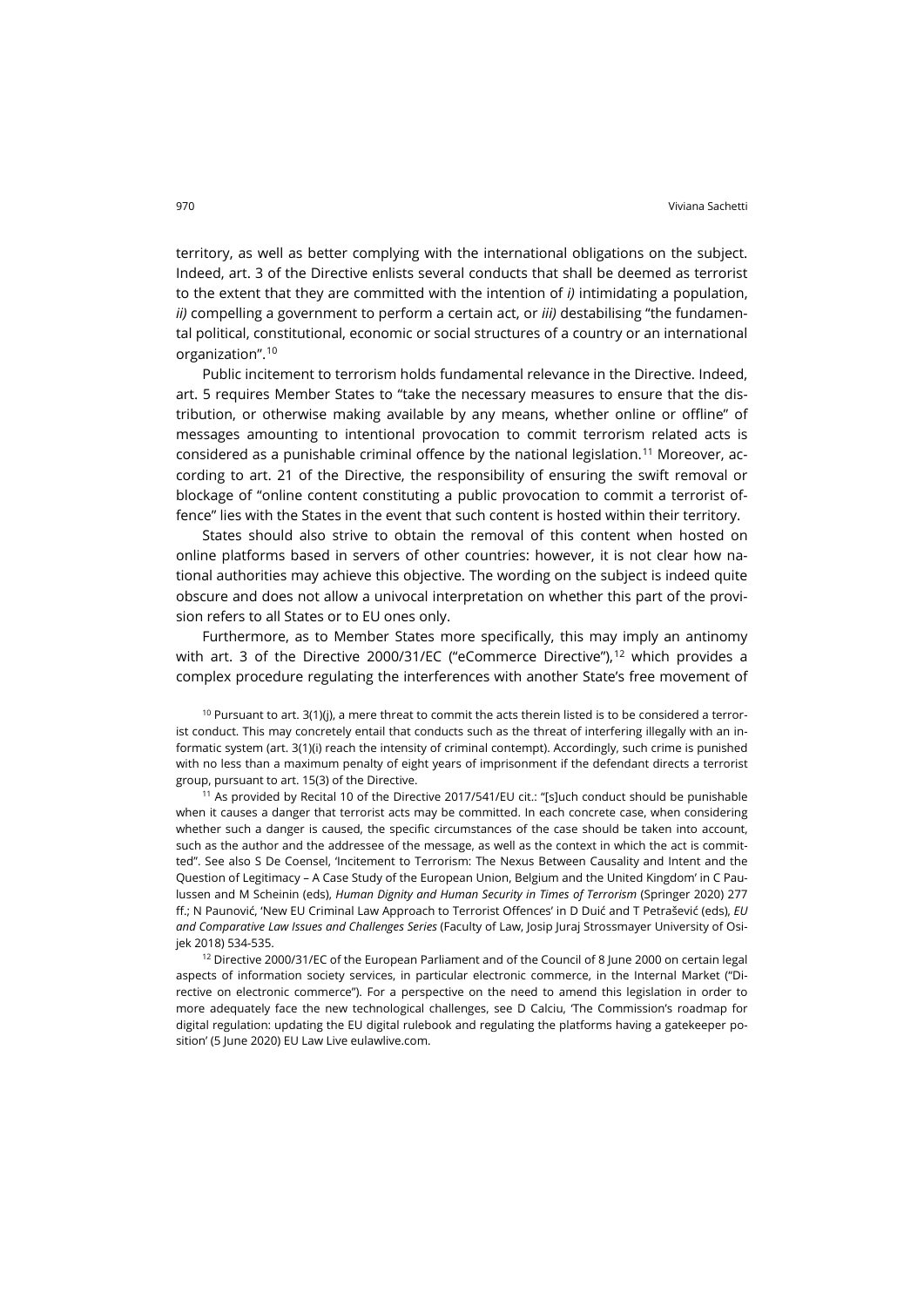services.<sup>[13](#page-4-0)</sup> While it could be argued that the threat posed by terrorism may entail a derogation, particularly in cases of online public incitement that, as such, require the promptest response, art. 3 of the eCommerce Directive considers that even in cases of urgency the proceeding State has an obligation to notify the Commission and the Member State in which the server is based of any restriction posed to its freedom to provide information services.[14](#page-4-1) Moreover, the Commission may even act on this notification by requesting the proceeding Member State to terminate any measure adopted against the services based in another State if they are deemed to be in contrast with European law.

Directive 2017/541/EU sets its main focus on substantive definitions concerning the elements of the crimes therein punished, including the attempt to commit terrorism related acts or the conducts of aiding, abetting or inciting to terrorism (art. 14). The Di-rective goes as far as imposing Member States a framework of penalties<sup>[15](#page-4-2)</sup> and mitigating circumstances (art. 16) to be handed to those convicted of terrorist crimes, in accordance with the definitions provided by arts 3 and 4.

Moreover, art. 19 provides States with an important procedural disposition concerning the establishment of jurisdiction over terrorist offences. It is to be noted that, along with traditional criteria based on either territorial or personal requirements,<sup>[16](#page-4-3)</sup> this provision allows States to extend their jurisdiction over terrorist crimes committed "in the territory of another Member State".<sup>[17](#page-4-4)</sup> It should be stressed that the European legislator has already envisaged the possibility of a conflict of jurisdiction between Member States willing to prosecute an individual on the same factual basis for alleged terrorist

<span id="page-4-0"></span><sup>13</sup> Restrictions to the freedom to provide information services from another Member States are generally prohibited by art. 3(2). Any derogating measure shall meet the following requirements (para. 4): *i)* necessity, for reasons of public policy, protection of public health, public security or protection of consumers; *ii)* specificity, targeting only the service which prejudices or constitutes a serious and grave threat to the objects of protection; and *iii)* proportionality. The proceeding State shall first comply with some procedural obligations, before adopting any restrictive measure: *i)* ask the target Member State to remedy to its shortcomings and proceed only if such measures were either inadequate or not implemented; *ii)* consequently, notify the Commission and the target Member State of the intention to adopt restrictive measures.

<sup>14</sup> Art. 3(5) and (6) of the Directive 2000/31 cit.

<span id="page-4-2"></span><span id="page-4-1"></span><sup>15</sup> Art. 15 of the Directive 2017/541/EU cit., while encouraging States to adopt "effective, proportionate and dissuasive criminal penalties" (para. 1), also requires them to adapt their national legislation to grave penalties by stating that the maximum sentences shall not be less than the years of conviction therein provided in relation with the specific conducts of arts 3 and 4(2) and (3).

<span id="page-4-4"></span><span id="page-4-3"></span><sup>16</sup> As established by art. 19(1) of the Directive 2017/541/EU cit., those criteria are: "(a) the offence is committed in whole or in part in its territory; (b) the offence is committed on board a vessel flying its flag or an aircraft registered there; (c) the offender is one of its nationals or residents; (d) the offence is committed for the benefit of a legal person established in its territory; (e) the offence is committed against the institutions or people of the Member State in question or against an institution, body, office or agency of the Union based in that Member State".

<sup>17</sup> Art. 19(1) and (2) of the Directive 2017/541/EU cit.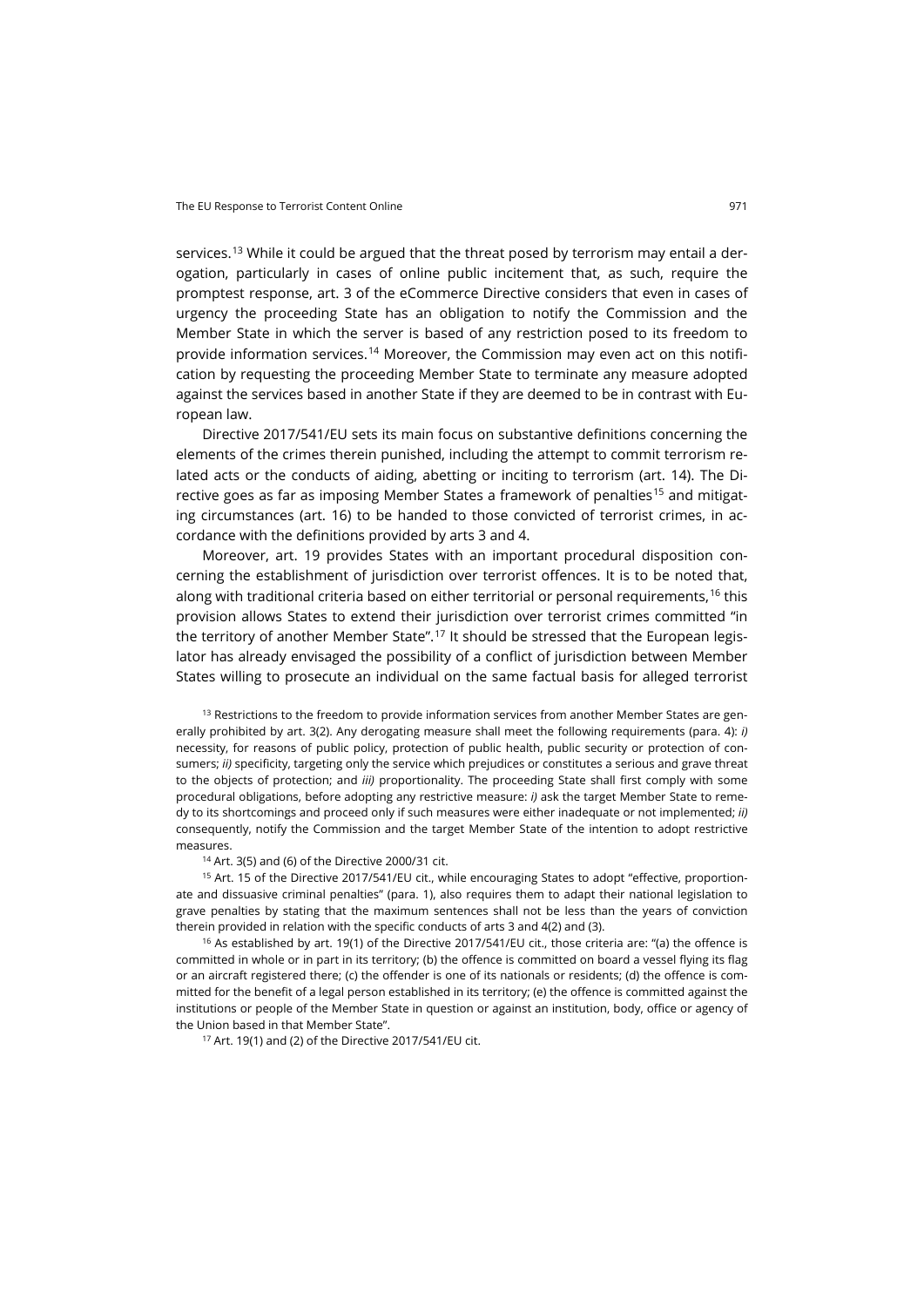crimes. Indeed, in the event of a disagreement among the proceeding States, they may request Eurojust to coordinate the action of all the domestic authorities involved.[18](#page-5-0) As it will be further addressed in the following paragraphs, it is clear that such provision entails the national authorities' willingness to cooperate under the guidance offered by Eurojust, in a field where a swift, coordinated response to a grave threat as that posed by terrorism is crucial. Thus, the Commission's proposal to extend the EPPO's competences to transnational terrorist crimes, that would reduce the margin of dependence on the States voluntariness to cooperate in favour of binding obligations, is to be received with interest.[19](#page-5-1)

Building on the framework created by Directive 2017/541/EU, the Commission adopted a Proposal for a Regulation concerning specifically the dissemination of terror-ist content online,<sup>[20](#page-5-2)</sup> which was first presented at the European Council held in Salzburg in September 2018 and is, at the time of writing, pending before the Council after being approved by the European Parliament in its first reading in April 2019. The Proposal takes notice of the frequent abuses of the internet by terrorists both in facilitating the organisation and perpetration of attacks and in inciting and recruiting supporters. Thus, with a view to encourage platforms to protect the users from access to such content and tackle the arising cybersecurity issues, the future Regulation addresses both States and hosting providers that have a substantial connection to Member States, which may be determined by either the establishment of the hosting provider, a significant number of users within at least one Member State or the targeting of activities towards at least one Member State.[21](#page-5-3)

The Commission has indeed regarded the duty to engage in a systematic supervision over potential terrorist content for companies operating in this business as fairly balanced. The Proposal operated a restriction compared to the previous Recommendation 2018/334, which in turn promoted the adoption of general minimum standards of protection against all kinds of online illicit material. The exclusion of a Proposal contain-

<span id="page-5-0"></span> $18$  Art. 19(3) of the Directive 2017/541/EU cit. The same article also provides both States and Eurojust with a list of criteria that shall be taken into account in determining the authority having jurisdiction: *i)* the State in which the crime was committed; *ii)* the one of nationality or residence of the offender; *iii)* the country of origin of the victim; or *iv)* the State in which the offender is arrested.

<sup>19</sup> See *infra* section III.

<span id="page-5-2"></span><span id="page-5-1"></span><sup>20</sup> Commission Proposal for a Regulation 2018/640 cit. For some critical remarks, see M Scheinin, 'The EU Regulation on Terrorist Content: An Emperor without Clothes' (30 January 2019) Verfassungsblog [verfas](https://verfassungsblog.de/the-eu-regulation-on-terrorist-content-an-emperor-without-clothes/)[sungsblog.de;](https://verfassungsblog.de/the-eu-regulation-on-terrorist-content-an-emperor-without-clothes/) JH Jeppesen and L Blanco, 'Terrorist Content Regulation: MEPs Should Support IMCO and CULT Committees Proposals' (25 January 2019) Center for Democracy & Technology [www.cdt.org;](http://www.cdt.org/) K Ramešová, 'Public Provocation to Commit a Terrorist Offence: Balancing Between the Liberties and the Security' (2020) Masaryk University Journal of Law and Technology 137 ff. The necessity to prevent and suppress terrorist conducts perpetrated through the Internet, as well as to further cooperate with private entities to reach this objective, was also addressed in the ACP-EU Joint Parliamentary Assembly Resolution 018/C 415/04 of 15 November 2018 on the urgency of new measures to fight international terrorism, para. 12.

<span id="page-5-3"></span> $21$  Art. 2(1) n. 3 of Proposal for a Regulation 2018/640 cit.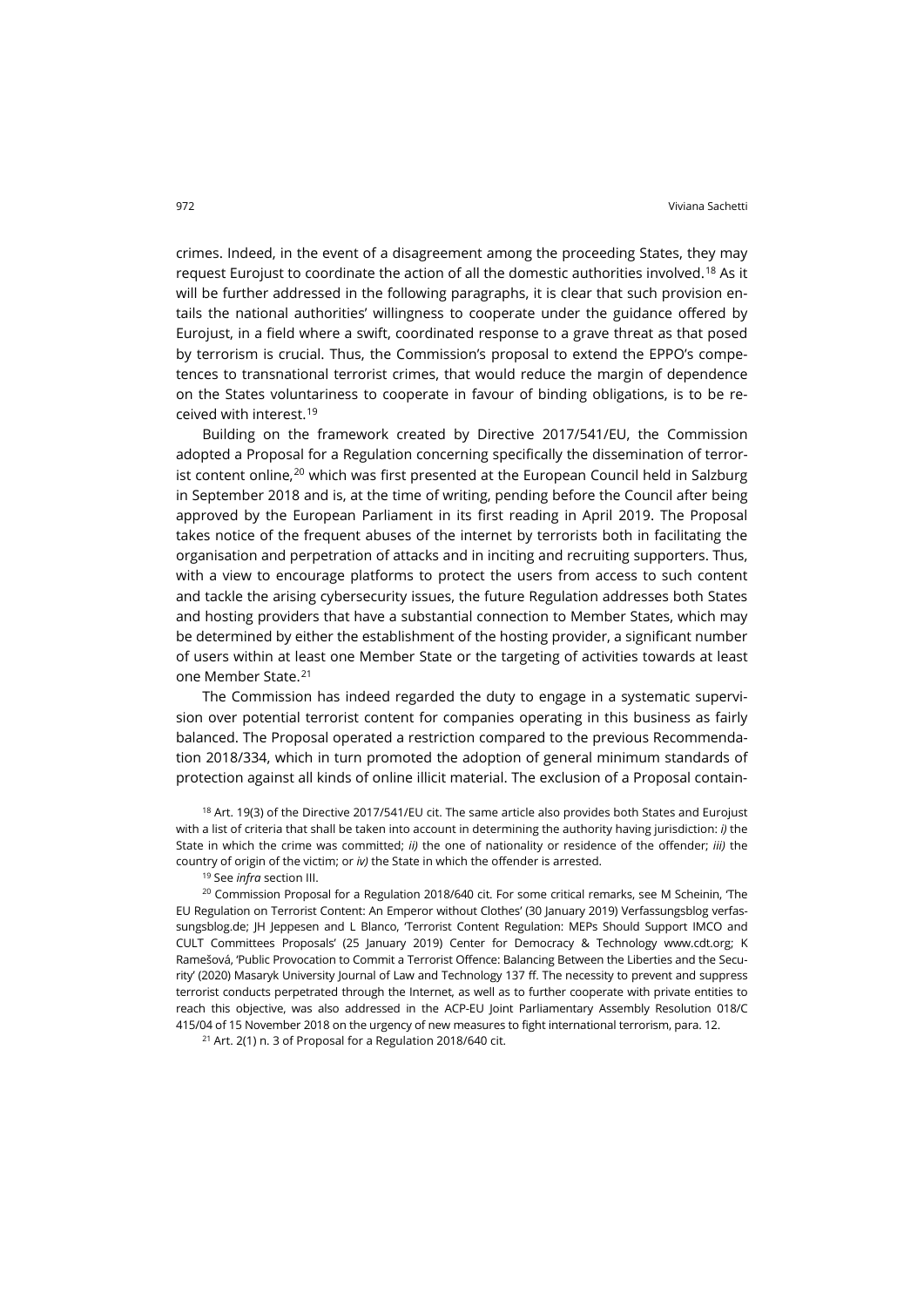ing a generalised obligation upon hosting providers to prevent the dissemination of any illicit content online (*e*.*g*. regarding child pornography or copyright infringements) appears to be a sensible approach, considering that the digital platforms' technological upgrades may lead to unbearable hardships on smaller to medium businesses.<sup>[22](#page-6-0)</sup>

The Proposal for a Regulation, that imposes on hosting providers to remove such illegal material regardless of any order issued by competent authorities, grants them a wide margin of appreciation in the evaluation of which content constitutes terrorist propaganda. While hosting providers should rely on the useful framework of definitions offered by Directive 2017/541/EU, those provisions lack sufficient clarity to be applied directly by private entities. Furthermore, in conformity with the Directive, Member States are entitled to determine autonomously the means by which they can guarantee an immediate elimination of said content: this approach may entail a strong fragmentation as to the measures adopted and frustrates the clear intention of harmonisation of national legislations in this field.<sup>[23](#page-6-1)</sup> Nonetheless, art. 18 of the Proposal requires States to establish a set of effective, proportionate and dissuasive penalties in the event that digital platforms act in violation of the forthcoming Regulation, which may add up to "4 per cent of the hosting service provider's global turnover of the last business year" in case of a systematic lack of compliance with the obligations incumbent upon them.<sup>[24](#page-6-2)</sup>

Moreover, art. 6 requests hosting providers to take proactive measures to prevent the dissemination of terrorist material, both through automated tools and humanbased review, insofar as such tools are compatible with the principle of proportionality, in light of "the fundamental importance of the freedom of expression and information in an open and democratic society".

States are however required to monitor if hosting providers comply with this preventive requirement by also respecting art. 15 of the eCommerce Directive, according to which they may not impose on providers any general obligation to monitor information therein stored.<sup>[25](#page-6-3)</sup> While no potentially binding part of the proposed Regulation offers an

<span id="page-6-0"></span> $22$  It is to be noted however that the Recommendation dedicated a separate section to terrorism, urging States to provide public authorities with "the capability and sufficient resources to effectively detect and identify terrorist content and to submit referrals to the hosting service providers concerned, in particular through national internet referral units and in cooperation with the EU Internet Referral Unit at Europol" (art. 32 of the Commission Recommendation (EU) 2018/334 cit.).

<span id="page-6-1"></span><sup>23</sup> Similarly, this was observed for the case of the implementation of Directive 2017/1371/EU ("PIF Directive", see *infra* section III) in V Mitsilegas and F Giuffrida, 'Raising the bar? Thoughts on the establishment of the European Public Prosecutor's Office' (30 November 2017) Centre for European Policy Studies – Policy Insights [www.ceps.eu](https://www.ceps.eu/ceps-publications/raising-bar-thoughts-establishment-european-public-prosecutors-office/) 8-9.

<span id="page-6-3"></span><span id="page-6-2"></span> $24$  Arts 18(2) and (4) of Proposal for a Regulation 2018/640 cit. Factors that shall be taken into account by the competent authorities in handing these sanctions include, *inter alia*: "a) the nature, gravity, and duration of the breach; b) the intentional or negligent character of the breach; c) previous breaches by the legal person held responsible; d) the financial strength of the legal person held liable; e) the level of cooperation of the hosting service provider with the competent authorities" art. 18(3).

<sup>25</sup> Art. 15(1) of the Directive 2000/31/EC cit.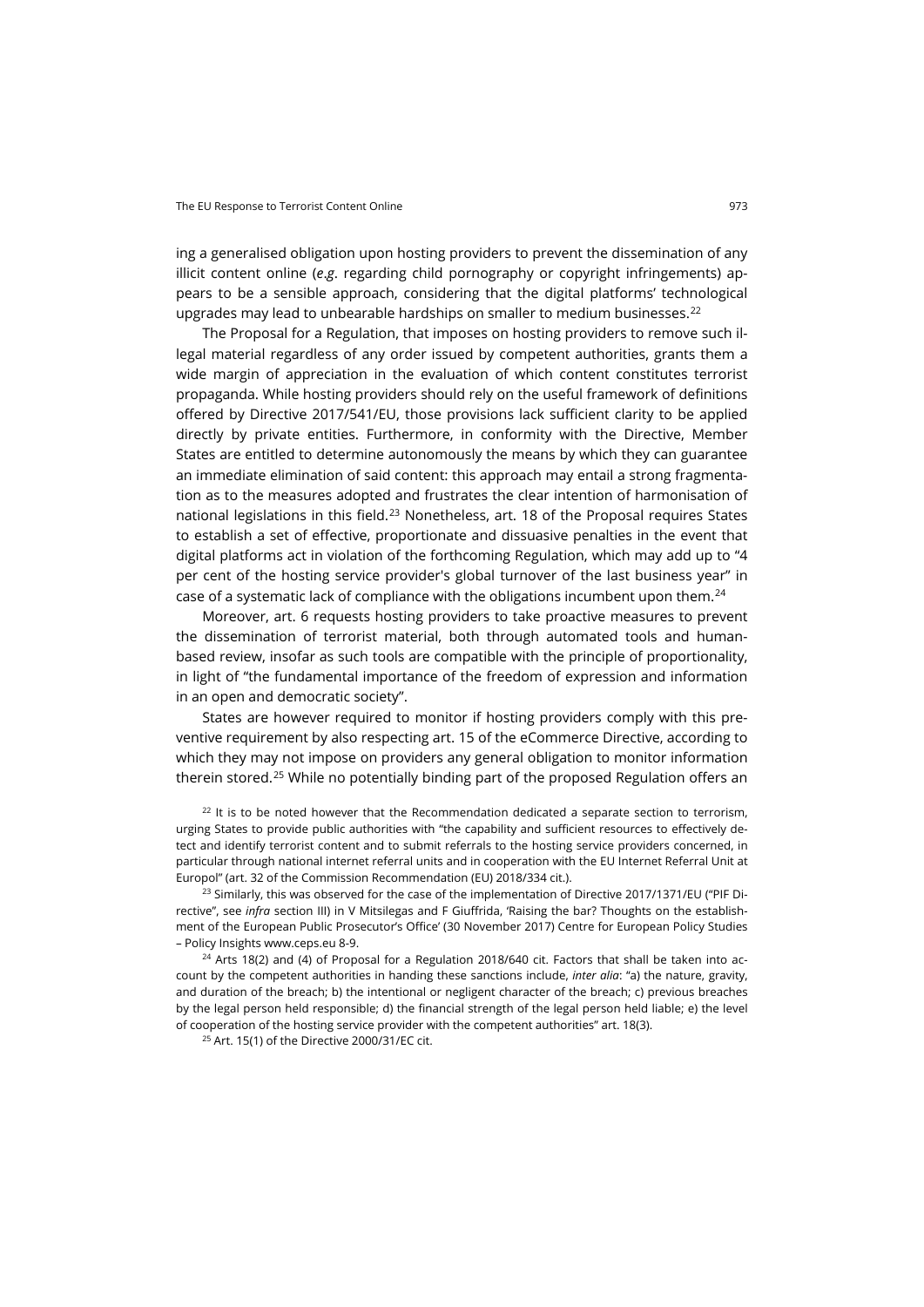effective coordination among these provisions, Recital 19 admits the possibility of derogating from art. 15 of the eCommerce Directive in cases where the public authority recognises "overriding public security reasons" by adopting "certain specific, targeted measures" for a hosting provider. Consequently, two scenarios may concretely occur: either *i)* public authorities find those risks to be *ex ante* subsistent and impose a general obligation of surveillance upon the digital platforms, violating as an effect art. 15 of the eCommerce Directive; or *ii)* such risks materialise into public terrorist content and frus-trate the preventive scope of the proposed Regulation.<sup>[26](#page-7-0)</sup>

### III. The Commission's proposal on the extension of the EPPO's competence to terrorist conducts

With the view of starting a debate on the potential extension of the EPPO's competences to transnational terrorist crimes, the Commission provided the European Council meeting held in Salzburg in September 2018 with a Communication constituting an initiative on the subject, adopted the same day as the abovementioned Proposal for a Regulation 2018/640.[27](#page-7-1)

Indeed, the Commission has recognised that "the Union lacks a European level of prosecution in this area encompassing all steps starting from investigating, prosecuting and ending with bringing to judgement cross-border terrorist crimes" and, as a consequence, "gaps in investigations and prosecutions in one Member State may lead to cas-ualties or risks in another one or in the Union as a whole".<sup>[28](#page-7-2)</sup> In line with the agenda introduced by Junker's Commission, that focused largely on the protection of the European security against threats to be faced unitedly by all Member States, the 2018 Com-munication builds on the framework created mainly by Directive 2017/541/EU,<sup>[29](#page-7-3)</sup> but al-

<span id="page-7-0"></span> $26$  Significantly, the CJEU has recently observed, in a preliminary ruling concerning art. 15(1) of the eCommerce Directive, that "[g]iven that a social network facilitates the swift flow of information stored by the host provider between its different users, there is a genuine risk that information which was held to be illegal is subsequently reproduced and shared by another user of that network" (see case C-18/18 *Eva Glawischnig-Piesczek v Facebook Ireland Limited* ECLI:EU:C:2019:821 para. 36).

<span id="page-7-1"></span> $27$  It shall be noted that during the 2018 Salzburg European Council, as well as in the informal meeting held in Sibiu in May 2019, the Commission's proposal has not been taken into account, although President Juncker had clearly addressed the issue of strengthening security within the European borders as a priority in the Commission's agenda, as already stated in the 2017 State of Union – thus before the Regulation on the establishment of the EPPO was even adopted – also with a view of reaching a "more united and more democratic Union by 2025" (Communication on the extension of the EPPO's competences cit. 1).

<sup>28</sup> 2018 Communication on the extension of the EPPO's competences cit. 3.

<span id="page-7-3"></span><span id="page-7-2"></span><sup>29</sup> Indeed, as already considered *supra* (section II), Directive 2017/541/EU represents a comprehensive discipline on terrorism: similarly to a national criminal code, it establishes specific definitions of the conducts and all elements of crime, including strict indications on the sanctions that States shall apply to those found guilty.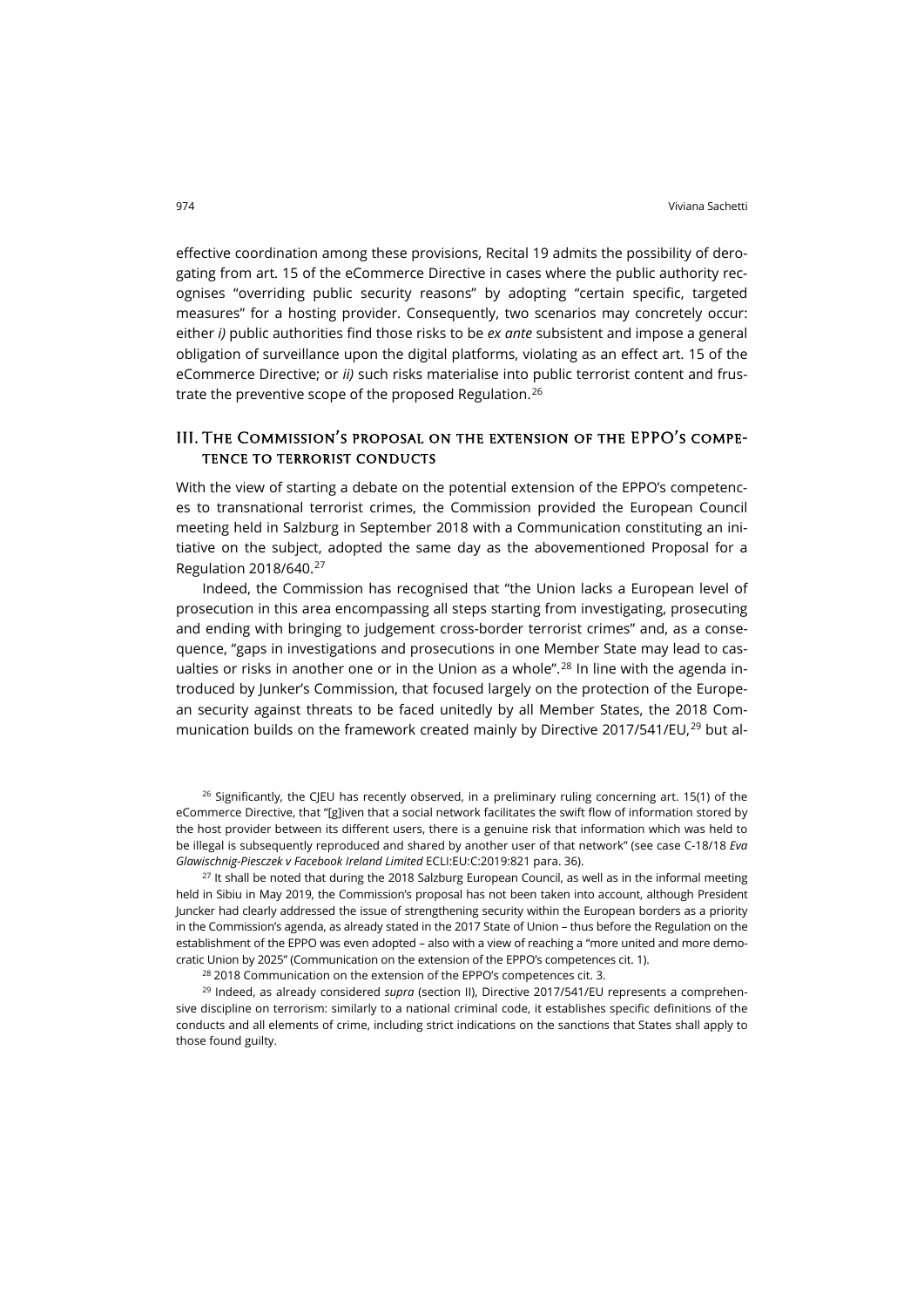so reserves attention to the subsequent question of tackling terrorist crimes perpetrated online.

While potentially acting beyond the limits imposed by art. 83(1) TFEU, which allows the EU to "establish *minimum* rules concerning the definition of criminal offences and sanctions",[30](#page-8-0) the Directive certainly paves the way for a procedural regulation on the subject as well. Notably, the very same pattern was followed by Directive 2017/1371/EU ("PIF Directive"), $31$  which provides a complete framework for financial crimes (corruption, fraud, misappropriation, money laundering) and constitutes the only substantive basis for the competence of the EPPO.[32](#page-8-2)

Preliminarily, it must be stressed that any extension of the EPPO's competences entails a prior amendment to the Treaty by means of a simplified procedure. Pursuant to art. 86(4) TFEU, the EPPO's competences may be extended to crimes other than those affecting the financial interests of the Union with a transnational dimension, by a decision adopted unanimously by the European Council, $33$  with the prior consent of the European Parliament and following a consultation with the Council.

Nonetheless, as noticed in its 2018 Communication, no element in the wording of art. 86 TFEU precludes the Commission from forwarding an initiative on the subject to the European Council.<sup>[34](#page-8-4)</sup> Indeed, the institution appears to be already in the proper position to submit a proposal on the extension of the EPPO's competence, given both the 2018 Communication and the abovementioned acts on terrorism previously adopted. Furthermore, this confirms that the prevention and suppression of these crimes constitutes a sensitive matter in the Commission's agenda.

In any event, following the TFEU amendment, the Commission certainly has to present a "legislative proposal to amend Regulation (EU) 2017/1939 so as to grant the competence to the EPPO and introduce any possible adjustment that might be required for the EPPO's effective activities in investigating and prosecuting terrorism".[35](#page-8-5) This shall

<span id="page-8-0"></span><sup>30</sup> Art. 83(1) TFEU (emphasis added). An overview on the current debate on the definition of "minimum rules" is provided in M Kettunen, *Legitimizing European Criminal Law: Justifications and Restrictions* (Springer and Giappichelli 2020) 141 ff.

<span id="page-8-1"></span><sup>31</sup> Directive 2017/1371/EU of the European Parliament and of the Council of 5 July 2017 on the fight against fraud to the Union's financial interests by means of criminal law; D Vilas Álvarez, 'The Material Competence of the European Public Prosecutor's Office' in L Bachmaier Winter (ed.), *The European Public Prosecutor's Office: The Challenge Ahead* (Springer 2018) 25 ff.

<span id="page-8-2"></span><sup>32</sup> The potential extension of the EPPO's competence to terrorist crimes, in addition to those considered by the PIF Directive, has been regarded as "highly welcome, because it will address the concerns voiced over the principle of proportionality", not least because the EPPO appears to be a far too costly mechanism to protect the EU budget alone in F De Angelis, 'The European Public Prosecutor's Office (EP-PO): Past, Present and Future' (2019) EUCrim [eucrim.eu](https://eucrim.eu/articles/the-eppo-past-present-and-future/) 275.

<span id="page-8-5"></span><span id="page-8-4"></span><span id="page-8-3"></span><sup>33</sup> Thus, an extension of competences shall be approved not only by those States participating in the EPPO's enhanced cooperation, but by all Members of the European Union.

<sup>34</sup> 2018 Communication on the extension of the EPPO's competences cit. 4-5.

<sup>35</sup> *Ibid*.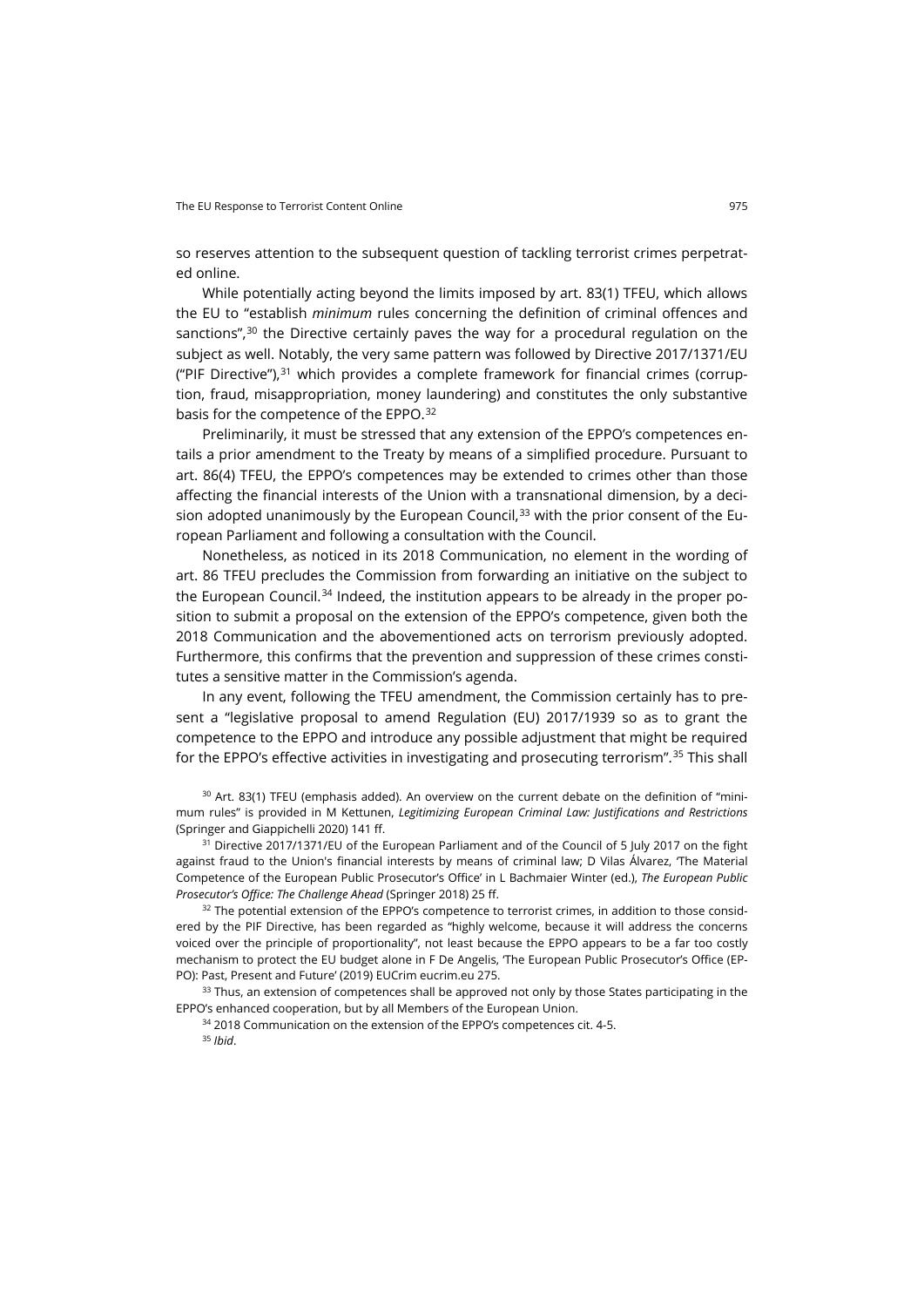include a definition of both the personal and territorial scope of application of the EP-PO's competence, an assessment on whether to restrict its intervention only to cases exceeding a certain threshold of gravity, $36$  as well as a clear definition of the investigative powers and tools that may be employed and of the principles of jurisdiction to be applied by the EPPO and Member States.

The justifications that led the Commission to adopt the Communication can be divided into three main arguments.

First, there is a significant fragmentation in investigating terrorism related crimes. Although Eurojust<sup>[37](#page-9-1)</sup> and Europol<sup>[38](#page-9-2)</sup> have successfully led several States' investigations in such field, every result requires the previous voluntary agreement among the interested Member States. Indeed, both Europol and Eurojust lack a specific power to compel the competent national authorities to act by investigating or prosecuting an alleged case of terrorism. This entails two main negative effects: *i)* a risk of conflict of jurisdiction; and *ii)* an insufficient response due to the unawareness of the potential presence of a criminal cell operating over more than one Member State, also through the inter-

<span id="page-9-0"></span><sup>36</sup> See *infra* for a consideration on whether such threshold may be concretely identified and linked to financial damages.

<span id="page-9-1"></span><sup>37</sup> According to art. 85(1) TFEU, "Eurojust's mission shall be to support and strengthen coordination and cooperation between national investigating and prosecuting authorities in relation to serious crime affecting two or more Member States or requiring a prosecution on common bases, on the basis of operations conducted and information supplied by the Member States' authorities and by Europol. In this context, the European Parliament and the Council, by means of regulations adopted in accordance with the ordinary legislative procedure, shall determine Eurojust's structure, operation, field of action and tasks. These tasks may include: (a) the initiation of criminal investigations, as well as proposing the initiation of prosecutions conducted by competent national authorities, particularly those relating to offences against the financial interests of the Union; (b) the coordination of investigations and prosecutions referred to in point (a); (c) the strengthening of judicial cooperation, including by resolution of conflicts of jurisdiction and by close cooperation with the European Judicial Network […]". See also the recent Regulation (EU) 1727/2018 of the European Parliament and of the Council of 14 November 2018 on the European Union Agency for Criminal Justice Cooperation (Eurojust) and replacing and repealing Council Decision 2002/187/JHA, entered into force on 12 December 2019. For an overview on Eurojust's functioning see G De Amicis and RE Kostoris, 'Vertical Cooperation' in RE Kostoris (ed.), *Handbook of European Criminal Procedure* (Springer 2018) 223 ff.

<span id="page-9-2"></span> $38$  According to art. 88 TFEU, "1. Europol's mission shall be to support and strengthen action by the Member States' police authorities and other law enforcement services and their mutual cooperation in preventing and combating serious crime affecting two or more Member States, terrorism and forms of crime which affect a common interest covered by a Union policy. 2. The European Parliament and the Council, by means of regulations adopted in accordance with the ordinary legislative procedure, shall determine Europol's structure, operation, field of action and tasks. These tasks may include: a) the collection, storage, processing, analysis and exchange of information, in particular that forwarded by the authorities of the Member States or third countries or bodies; b) the coordination, organisation and implementation of investigative and operational action carried out jointly with the Member States' competent authorities or in the context of joint investigative teams, where appropriate in liaison with Eurojust […]". For an overview on Europol's functioning see G De Amicis and RE Kostoris, 'Vertical Cooperation' cit. 211 ff.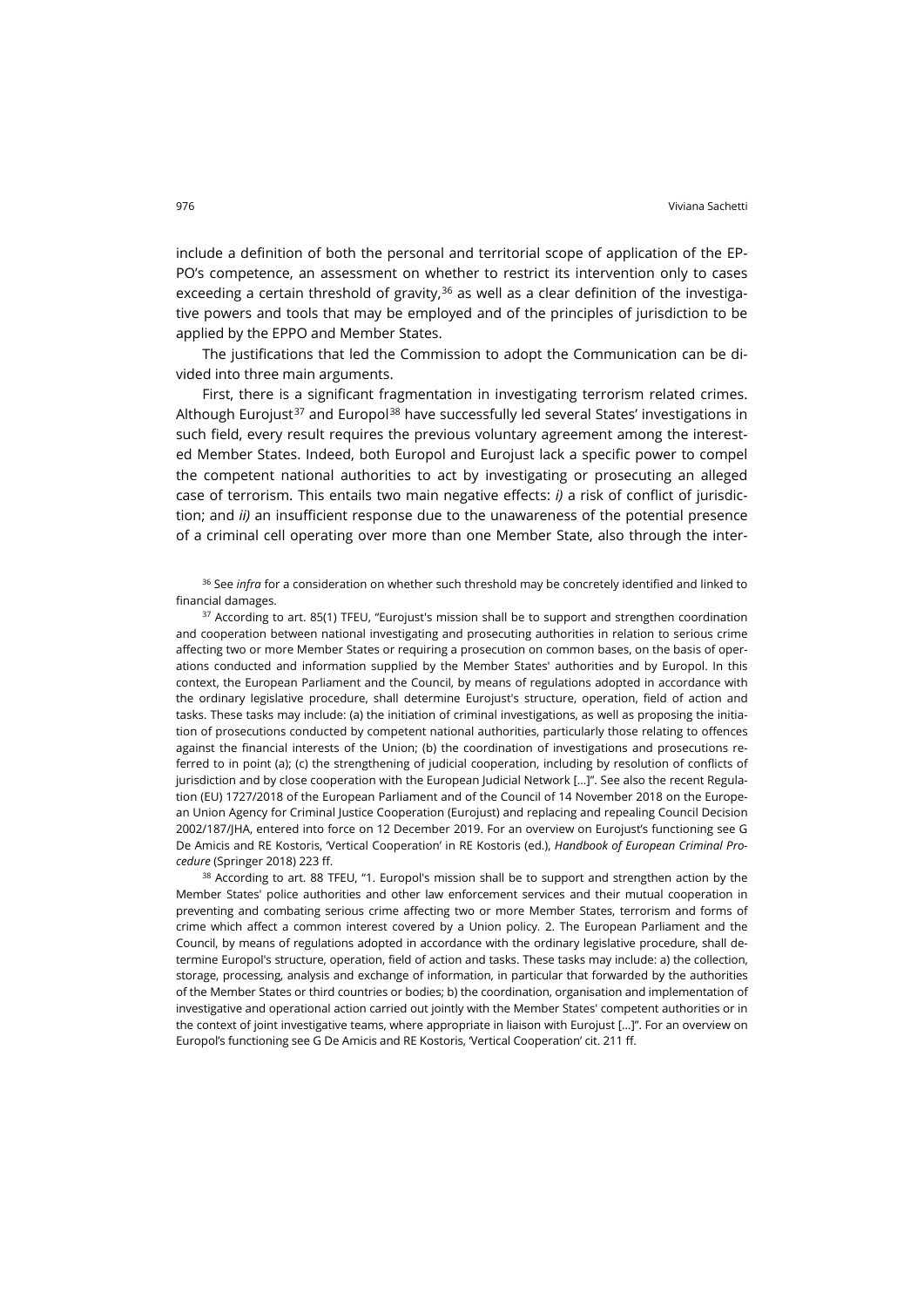net. As for the first point, it is quite common that victims of terrorist attacks are of two or more different nationalities. Consequently, prosecutions may legitimately be initiated by a plurality of States, thus giving rise to parallel proceedings creating a situation of *bis in idem*. As for the second one, the inadequacy of cooperation may reasonably result in singular prosecutions and convictions, with no perception of more subtle or sophisticated conducts carried out by groups, potentially leaving those persons coordinating or even in charge of criminal cells across Europe unscathed.<sup>[39](#page-10-0)</sup>

Second, the swiftness in the exchange of relevant information among national authorities or between those authorities and EU agencies is insufficient. As already stressed, Member States are under no duty to cooperate within the instruments provided by both Eurojust and Europol. Thus, there is no binding obligation incumbent upon them to share any information pertaining to the commission of terrorism related crimes. While there is, in principle, no reason to believe that national authorities would necessarily withhold data on the matter that may interest another Member State, the absence of a central body which can control such information still inevitably causes a slowdown in sharing findings that could be vital to ensure the prevention of terrorism.

Third, the lack of common admissibility criteria of collecting and sharing evidence entails the concrete risk of an improper use of sensitive information. In the event that information is indeed shared by States with one another, the gathering of proof, particularly for what concerns circumstantial evidence (*e*.*g*., surveillance results, witness statements, intercepts), does not necessarily follow similar practices, which in turn carries the risk of evidence that may be deemed as inadmissible in proceedings before national courts of other Member States.

According to the Commission, all these questions cannot find an adequate answer within the existing framework. While the contribution so far provided by European agencies has been meaningful in order to tackle main terrorist threats,<sup>[40](#page-10-1)</sup> it has become increasingly apparent that the abovementioned factors cause a general weakness in the European system of prevention and suppression of terrorist conducts, particularly for

<span id="page-10-0"></span><sup>39</sup> A clear example of how this particularly problematic question may arise is provided by the Commission itself (2018 Communication on the extension of the EPPO's competences cit. 7-8): a terrorist group may employ agents in more Member States, who operate separately within their country and are tasked with different assignments, that individually considered amount to common offences (*e*.*g*. forgery of documents, collection of information on targets, purchase of chemical materials and weaponry). As such, the proceeding authorities within one Member State may prosecute those individuals, unaware of the bigger transnational scheme organised by the group leaders, that could easily remain unscathed. However, the scenario therein depicted does not consider the main threat that cannot be contained through a separated approach: terrorism related crimes perpetrated through and facilitated by the internet.

<span id="page-10-1"></span><sup>40</sup> As recognised by the Commission itself: "the added-value of Eurojust and Europol in supporting national authorities and facilitating judicial cooperation on the basis of existing mutual assistance and mutual recognition instruments is crucial" (2018 Communication on the extension of the EPPO's competences cit. 9).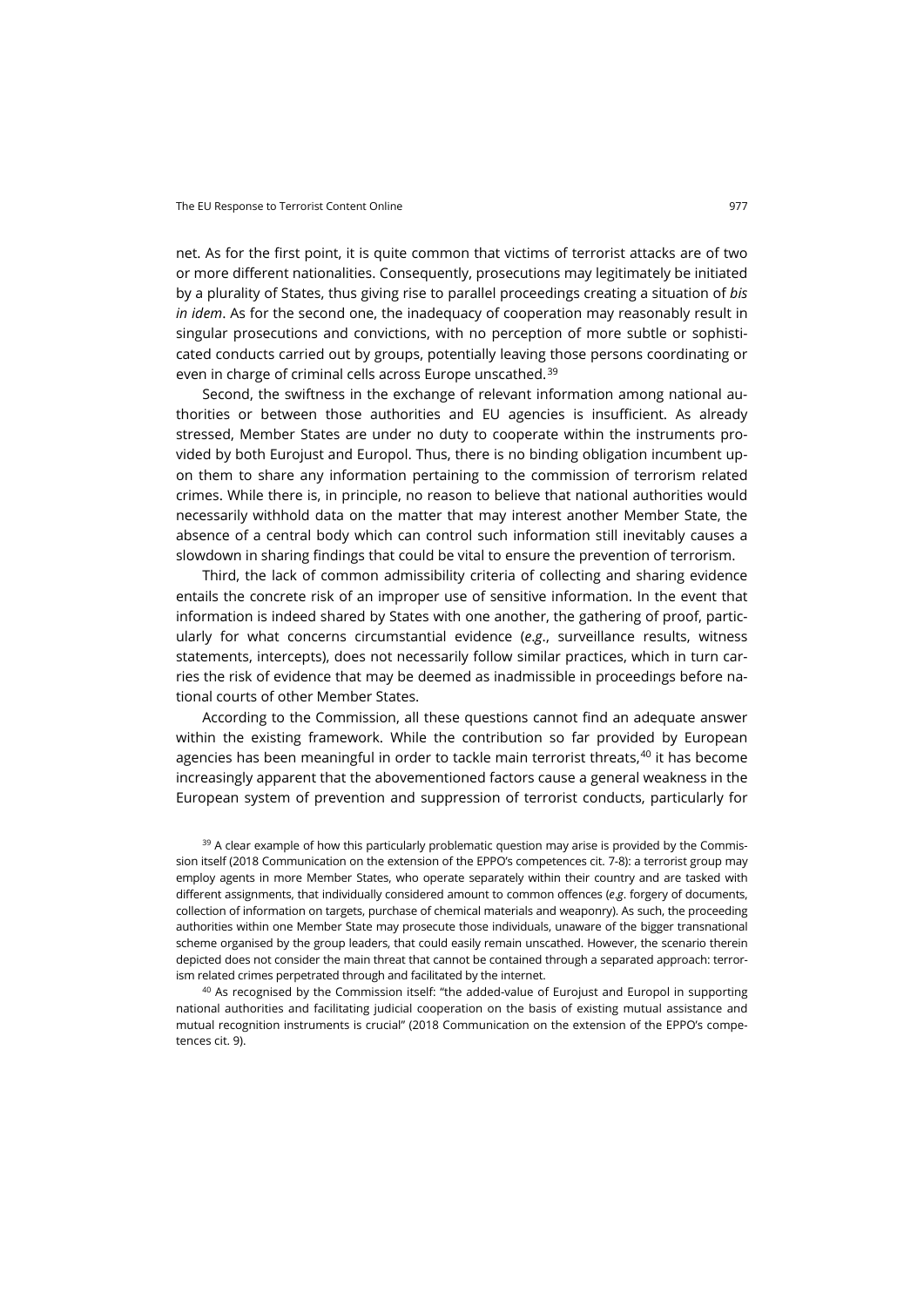their lack of any power to adopt compulsory measures. $41$  Therefore, the extension of the EPPO's competence to such crimes in their transnational dimension can effectively constitute a remedy to the analysed shortcomings, <sup>[42](#page-11-1)</sup> as follows.

First, a comprehensive European effort would bridge the gap among national prosecutions. Through a comprehensive response at the European level and through the work of the European Delegated Prosecutors referring to the central European authority, the EPPO would be empowered with "order[ing] investigations, ensur[ing] the timely collection of further evidence, connect[ing] and prosecut[ing] jointly related cases, and settl[ing] any issues of jurisdiction before bringing a case to court".[43](#page-11-2) Indeed, national authorities would be directed by the EPPO, to the point that it may decide that "investigative actions are taken at the time and place where this is most efficient, irrespective of where in the Union these actions must take place".[44](#page-11-3) Thus, the risk of incurring in *bis in idem* violations would be reduced to the minimum and, in any event, the European Prosecutor's Office would constitute the best placed authority on dispute resolutions if conflicts of jurisdiction would still persist despite the criteria that shall be established by the amended Regulation on the functioning of the EPPO. Moreover, the EPPO may directly adopt preventative measures, such as the freezing and seizure of assets, and even issue orders of arrest to be executed by national authorities, while also allowing both national and European authorities to detect wider and complex criminal schemes across the Union's territory.

Second, the exchange of information would be appropriate and swift. The EPPO would indeed hold the power to have Member States provide it with data on ongoing investigations, as well as directly order national prosecutors to collect more specific evidence. Furthermore, this would allow domestic authorities to access more easily infor-

<span id="page-11-0"></span><sup>41</sup> However, it has been observed that Member States may prefer to rely on voluntary mechanisms, rather than binding instruments, as counter-terrorism is still considered "a matter of national prerogative, as it very often involves a mix of classical police investigation techniques and surveillance with intelligence, and sometimes counter-insurgency methods, depending on the country", see European Parliamentary Research Service, *Unlocking the potential of the EU Treaties* (May 2020) [www.europarl.europa.eu](https://www.europarl.europa.eu/RegData/etudes/STUD/2020/651934/EPRS_STU(2020)651934_EN.pdf) 39. Indeed, Member States may consider that any concrete transfer of power to the EPPO may result in a – so far – undesired harmonisation of national procedures, see JAE Vervaele, 'The European Public Prosecutor's Office (EPPO): Introductory Remarks' in W Geelhoed, LH Leendert and A Meij (eds), *Shifting Perspectives on the European Public Prosecutor's Office* (Springer 2018) 13.

<span id="page-11-3"></span><span id="page-11-2"></span><span id="page-11-1"></span> $42$  F Trauner, 'EU Internal Security: Countering Threats and/or Respecting Fundamental Rights' (2019) RSCAS Policy Papers 4; A Nato, 'The European Public Prosecutor's Office between counter-terrorism and strengthening of the European citizens' safety' (2016) Civitas Europa 317 ff.

43 2018 Communication on the extension of the EPPO's competences cit. 9.

<sup>44</sup> *Ibid*. 10-11.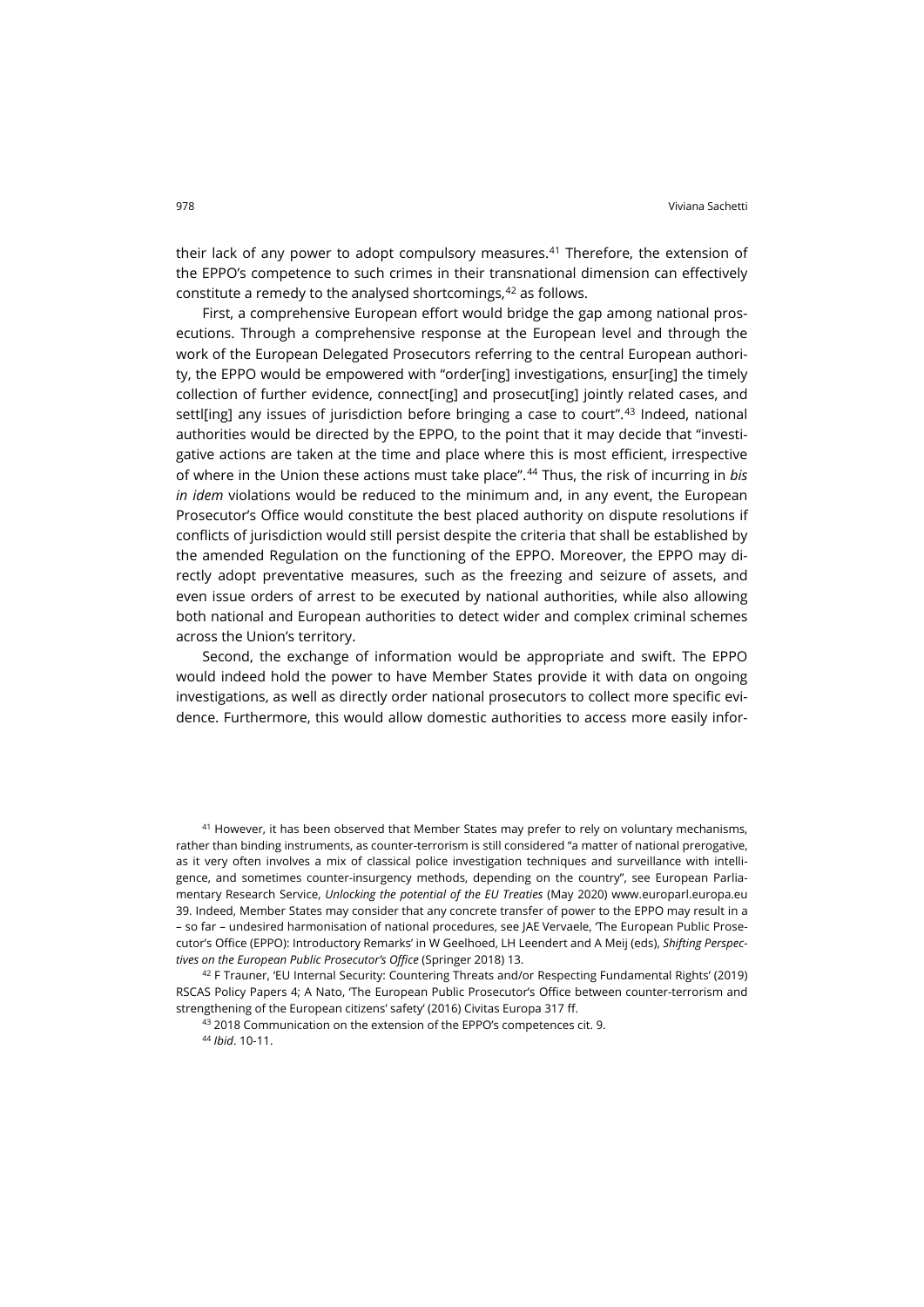mation gathered by the European Prosecutor's Office through the creation of new channels interoperable at both levels.[45](#page-12-0)

Third, evidence would be shared among Member States on an agreed common standard on the gathering and use of investigative results. In order to request States' cooperation in the exchange of data, the EPPO would necessarily set an acceptable standard of protection of what constitutes sensitive material. This would also facilitate the establishment of best practices under Europol's supervision, particularly in the technological field, thus allowing States to enhance their investigative means and strategies. Therefore, the risk of having evidence collected in other Member States declared inadmissible before national courts would be, once again, minimised.<sup>[46](#page-12-1)</sup>

The delimitation of the area of competence of the EPPO, however, could prove to be a more difficult task for these crimes than for illicit conducts impairing the financial interest of the Union. At the outset, it appears unlikely that a threshold of sufficient gravity could be identified in order to trigger the competence of the EPPO, as opposed to what is already provided by the current Regulation on the establishment of the European Prosecutor's Office, that requires a total damage of not less than 10 million euros in addition to a conduct linked to the territory of at least two Member States. Rather, a more precise definition needs to be found for the element of transnationality, that shall specify whether and to what extent preparatory acts carried out in one State, with the intention to be perpetrated in another Member State, could be deemed as sufficient to entail the EPPO's competence.<sup>[47](#page-12-2)</sup>

The perspective of the implementation of such extension of the EPPO's competence however begs the question of the role that can be envisaged for Europol and Eurojust for the future of the fight against terrorism. As the following section demonstrates, their potential could be adequately employed in countering terrorist content online, in coordination with the EPPO's action.

<span id="page-12-0"></span><sup>45</sup> P Pérez Enciso, 'Exchange and Processing of Information Between the European Public Prosecutor's Office and National Authorities: The Case Management System' in L Bachmaier Winter (ed.), *The European Public Prosecutor's Office: The Challenge Ahead* (Springer 2018) 254 ff.

<span id="page-12-1"></span><sup>46</sup> As already envisaged in European Parliament Resolution P8\_TA(2017)0366 of 3 October 2017 on the fight against cybercrime, para. 62: "a common European approach to criminal justice in cyberspace is a matter of priority, as it will improve the enforcement of the rule of law in cyberspace and facilitate the obtaining of e-evidence in criminal proceedings, as well as contributing to making the settlement of cases much speedier than today".

<span id="page-12-2"></span><sup>47</sup> For a similar consideration, see A Juszczak and E Sason, 'Fighting Terrorism through the European Public Prosecutor's Office (EPPO)? What future for the EPPO in the EU's Criminal Policy?' (2019) EUCrim [eucrim.eu](https://eucrim.eu/media/issue/pdf/eucrim_issue_2019-01.pdf#page=66) 70. On the element of transnationality, see also F Giuffrida, 'Cross-Border Crimes and the European Public Prosecutor's Office' (2017) EUCrim [eucrim.eu](https://eucrim.eu/media/issue/pdf/eucrim_issue_2017-03.pdf#page=59) 149 ff.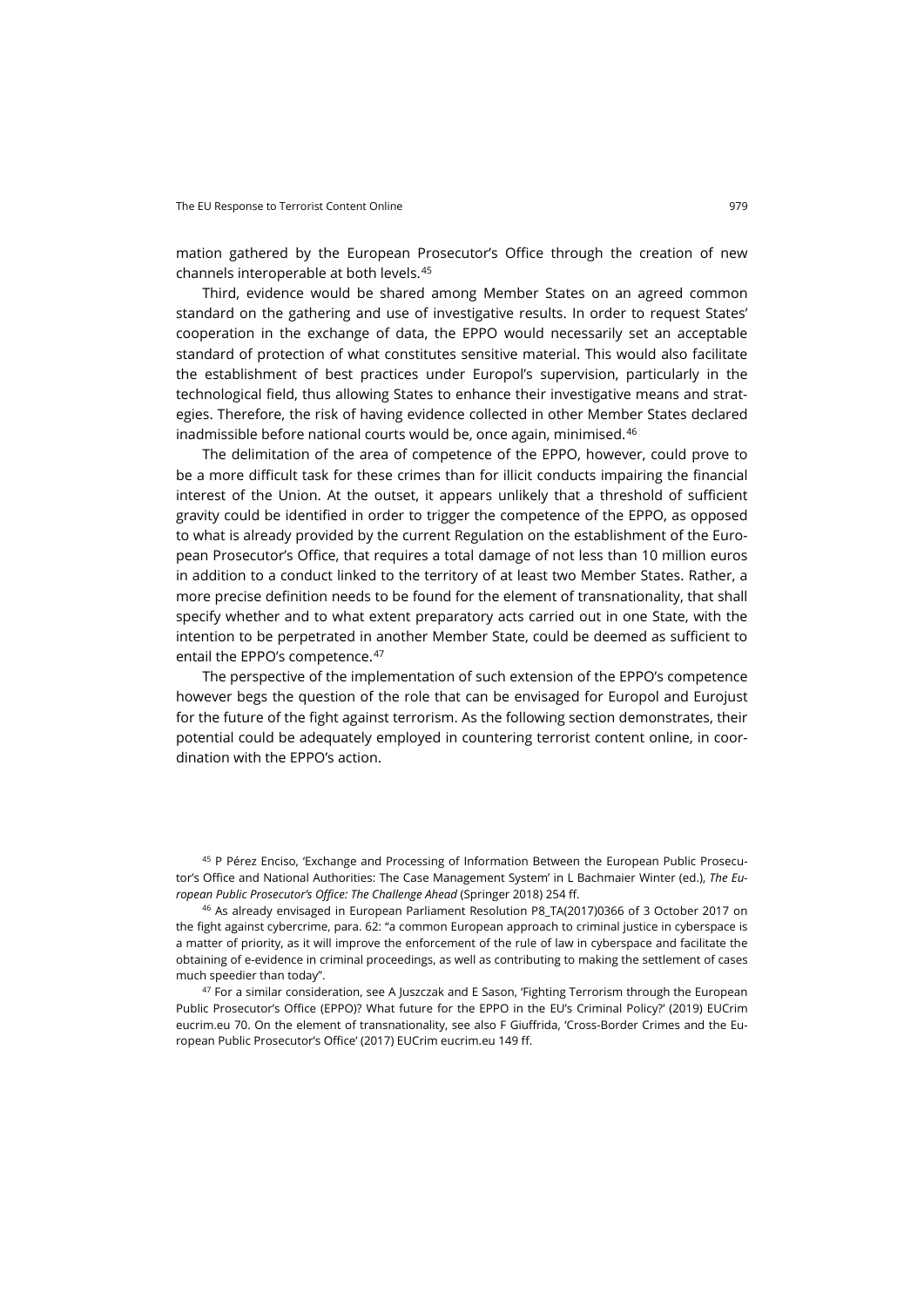### IV. The persistent role of Eurojust and Europol as crucial cybersecurity and human rights guardians

The answer to the previous question requires more careful considerations as to Eurojust and Europol's role in the field of the prevention and suppression of terrorist conducts.

It appears that the establishment of the EPPO's competence over terrorism related crimes, by admittedly limiting the scope of their action, would conversely enhance their capability as extremely specialised agencies in a more operative-oriented way.[48](#page-13-0)

This holds particularly true in light of the recently emended Regulation (EU) 1727/2018 on Eurojust, entered into force in December 2019, that has settled its competence as complementary to that of the EPPO. Indeed, Eurojust must refrain from acting within those fields attributed to the newly established European Prosecutor's Office.[49](#page-13-1) Naturally, Eurojust's competence is still in force with regards to those Member States that do not take part in the EPPO's enhanced cooperation or insofar as the European Prosecutor decides not to exercise its competence or directly requests Eurojust to exercise its own.

Three main functions attributed to Eurojust, pursuant to the 2018 Regulation, shall be noticed. Art. 4 tasks the European Agency to "(c) assist in improving cooperation between the competent authorities of Member States, in particular *on the basis of Europol's analyses*; […] (e) cooperate closely with the EPPO on matters relating to its competence; […] (g) support and where appropriate participate in the Union *centres of specialised expertise developed by Europol* […]".[50](#page-13-2) Similarly, the 2018 Communication on the extension of the EPPO's competences envisages a close collaboration "with other Union actors, such as Eurojust and Europol, and thus [the EPPO is] strategically placed to enforce the Union's approach to investigating and prosecuting terrorist crimes".[51](#page-13-3)

The perspective that can be drawn is that the EPPO shall represent the central authority able to directly enforce instructions upon the domestic prosecutors and to coordinate their joint actions, while Eurojust, with the fundamental support provided by Europol, may continue to tackle illicit conducts relating to terrorism relying on the instru-ments already created, particularly in the field of online terrorist propaganda.<sup>[52](#page-13-4)</sup> Indeed,

<span id="page-13-1"></span><span id="page-13-0"></span>48 F Spiezia, 'The European Public Prosecutor's Office: How to Implement the Relations with Eurojust?' (2018) EUCrim [eucrim.eu](https://eucrim.eu/media/issue/pdf/eucrim_issue_2018-02.pdf#page=56) 130 ff.

<sup>49</sup> Art. 3(1) of the Regulation (EU) 1727/2018 cit.

<sup>50</sup> Emphasis added.

<sup>51</sup> 2018 Communication on the extension of the EPPO's competences cit. 9.

<span id="page-13-4"></span><span id="page-13-3"></span><span id="page-13-2"></span><sup>52</sup> Notably, computer crimes fall under the competence of Eurojust according to Regulation 1727/2018 cit., Annex I. Furthermore, some scholars have recently argued in favour of the extension of the EPPO's competence to computer crimes, pursuant to art. 83(1) TFEU, considering the opportunity of holding criminally accountable the main internet service providers (*e*.*g*. Facebook and Google) in cases of failure to ensure an adequate protection of fundamental rights against illicit content published thereon, see L Picotti, 'Diritto penale e tecnologie informatiche: una visione d'insieme' in A Cadoppi, S Canestrari, A Manna and M Papa (a cura di), *Cybercrime* (UTET Giuridica 2019) 89.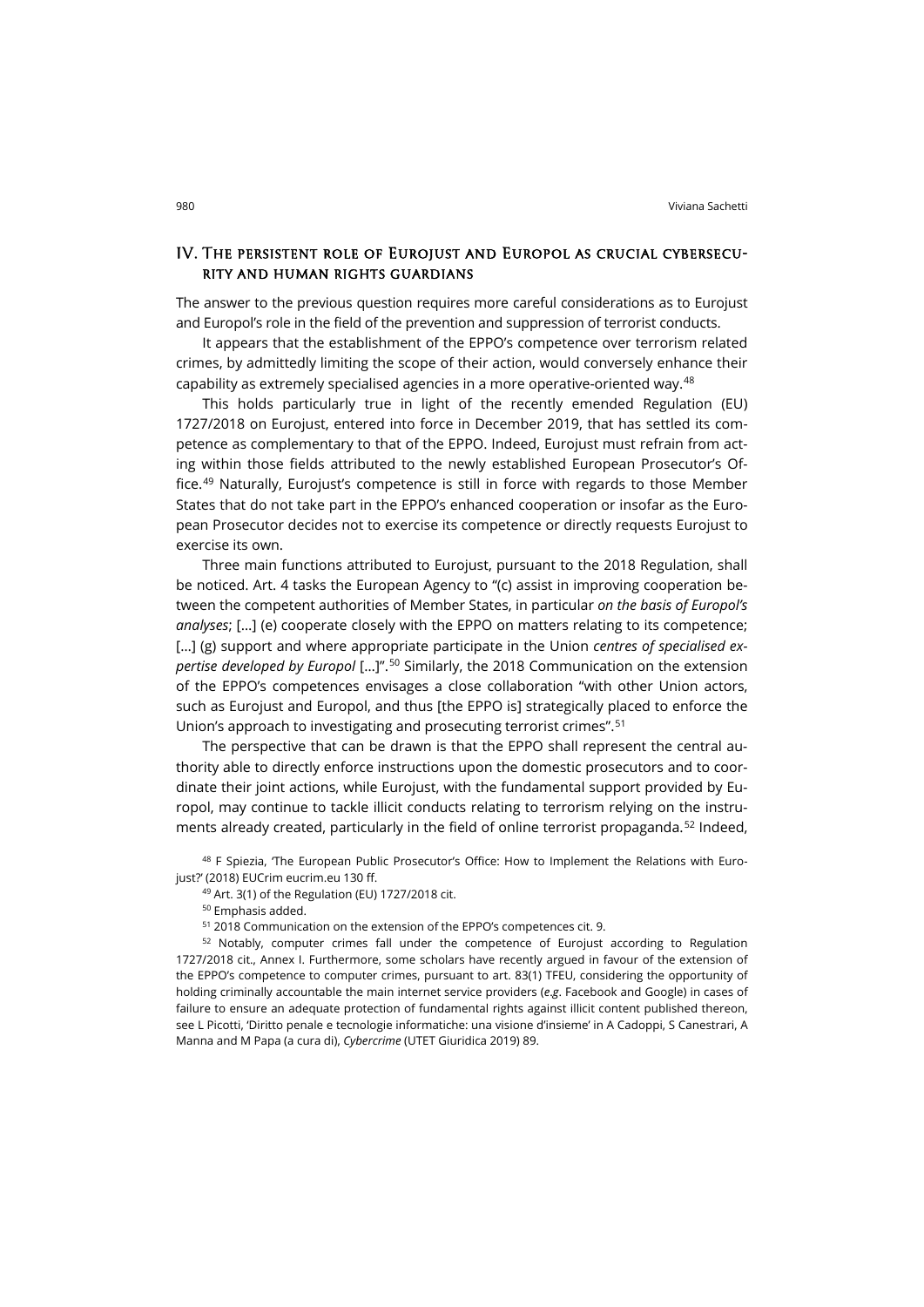the Agency would still hold operating space within such crimes as the EPPO is deliberately not structured to completely replace national prosecutors' competence and allow Member States to maintain a certain degree of autonomy that may be voluntarily trans-ferred over to Eurojust.<sup>[53](#page-14-0)</sup>

Moreover, Eurojust has already implemented some measures intended to prevent and suppress terrorist threats online. In this regard, the European Agency has recently launched, on 1 September 2019, a centralised record (Counter-Terrorism Register – CTR) to collect information on ongoing investigations and proceedings regarding suspects of terrorist attacks.[54](#page-14-1) The initiative is based on the principles set by the 2005 Council Decision on the exchange of information concerning terrorism<sup>[55](#page-14-2)</sup> in order to improve the judicial response against such crimes, and was supported by a number of Member States (France, Germany, Spain, Belgium, Italy, Luxembourg and the Netherlands) and the European Commission.

The creation of the CTR proves both the belief, shared by Member States, that a more substantial form of cooperation is needed within the fight against terrorism, and the acknowledgement of the insufficient – even if fundamental – results that can be achieved through the establishment of the Joint Investigation Teams (IITs), Indeed, IITs were first established by Council Framework Decision 2002/465/JHA<sup>[56](#page-14-3)</sup> and may only be constituted by Member States or their national authorities for a specific, predefined objective and a limited time by means of an *ad hoc* agreement, with the support – legal, practical and financial – and under the supervision of Eurojust and, if necessary, of Europol. Significantly, the last meeting of the JITs Network focused on the challenges and opportunities brought forward by cybercrime cases and recognised the inadequacy of traditional instruments (mutual legal assistance, European Investigation Order[57\)](#page-14-4) in provid-

<span id="page-14-0"></span>53 Indeed, Eurojust's action still largely relies on Member States' willingness to cooperate. This is proved by art. 5(4) of the Regulation 1727/2018 cit., that envisages the repercussions in cases of systematic resistances opposed by States to cooperation: "[a]t the request of a competent authority, or on its own initiative, Eurojust shall issue a written opinion on recurrent refusals or difficulties concerning the execution of requests for, and decisions on, judicial cooperation, including requests and decisions based on instruments giving effect to the principle of mutual recognition, provided that it is not possible to resolve such cases through mutual agreement between the competent national authorities or through the involvement of the national members concerned". See also A Novokmet and Z Vinković, 'Eurojust and EP-PO on the Crossroads of their Future Cooperation' (2019) EU and Comparative Law Issues and Challenges Series [hrcak.srce.hr](https://hrcak.srce.hr/ojs/index.php/eclic/article/view/9018/5105) 589-590.

<sup>54</sup> Eurojust, 'Supporting Judicial Authority in the Fight Against Terrorism' [www.eurojust.europa.eu](https://www.eurojust.europa.eu/supporting-judicial-authorities-fight-against-terrorism) 1.

<span id="page-14-2"></span><span id="page-14-1"></span><sup>55</sup> Council Decision 2005/671/JHA of 20 September 2005 on the exchange of information and cooperation concerning terrorist offences.

<sup>56</sup> Council Framework Decision 2002/465/JHA of 13 June 2002 on joint investigations teams.

<span id="page-14-4"></span><span id="page-14-3"></span><sup>57</sup> The European Investigation Order (EIO) was established by Directive 2014/41/EU of the European Parliament and of the Council of 3 April 2014 regarding the European Investigation Order in criminal matters. This instrument allows national judicial authorities to issue an order to those of another Member State to carry out specific investigative measures (preservation of evidence, hearings of witnesses or sus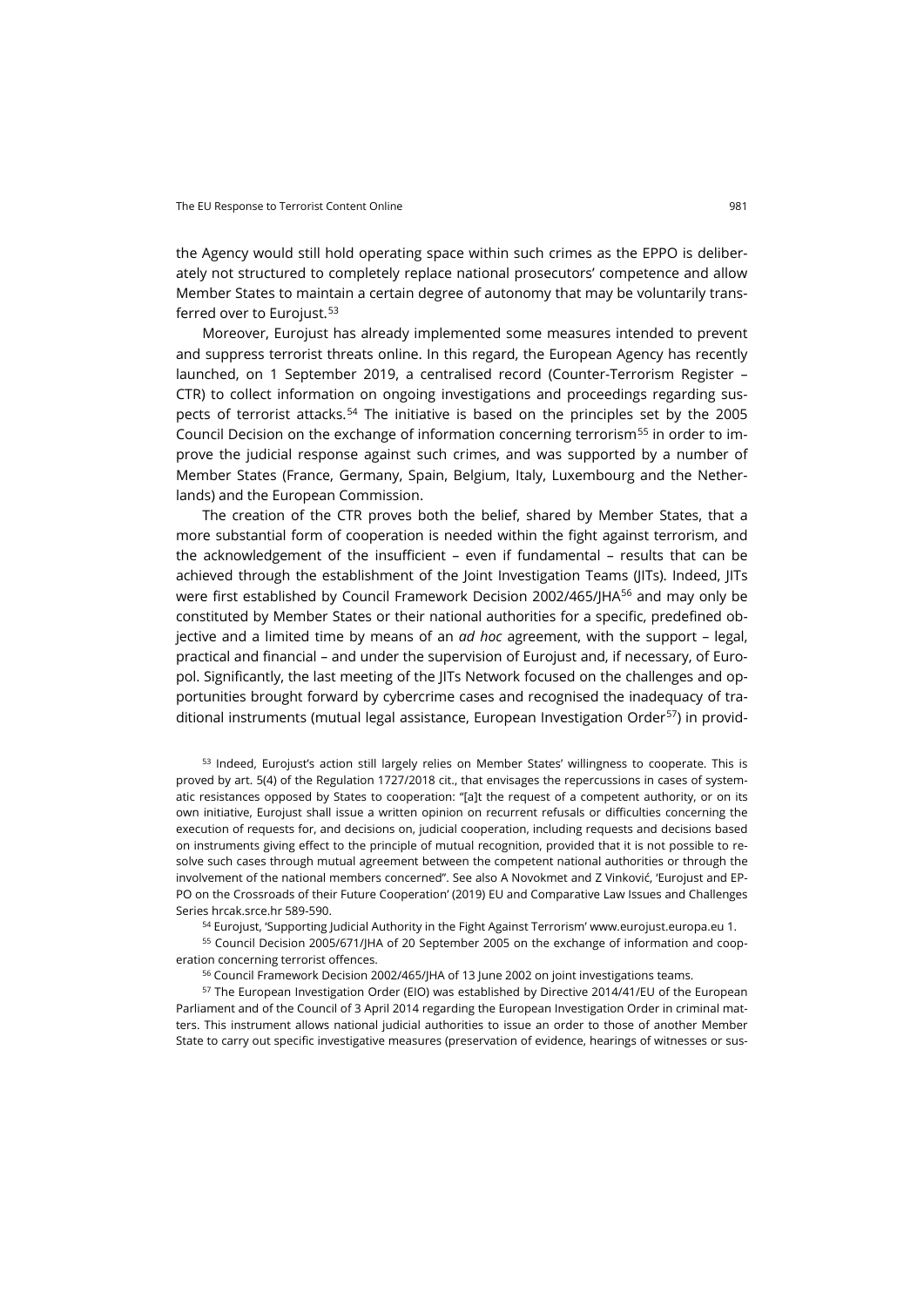ing a swift response to cybercrimes, thus proposing a number of conclusions on how to render the IITs more appropriate in order to prevent the perpetration of such crimes.<sup>[58](#page-15-0)</sup>

Thus, Eurojust itself is recognising the opportunity to increase its specialisation in the field of, *inter alia*, cybercrimes. Hence, its interplay with the EPPO on crimes concerning, for instance, online terrorist propaganda, the illicit trade of weaponry on the dark web<sup>[59](#page-15-1)</sup> and the financial exchanges aimed at supporting terrorism, would prove to be fundamental and a most welcomed evolution.

Moreover, by directing its forces towards this sector, rather than being responsible for coordinating national authorities in the fight against terrorism *tout court*, Eurojust could hold a more important role in guiding Europol's efforts and in promoting a stronger cooperation in the operational field. Europol has indeed achieved significant results in the prevention of terrorist conducts through its specialised branch, the European Counter-Terrorism Centre (ECTC), that in turn has created the Internet Referral Units (IRUs), charged with the task of detecting, investigating and referring illicit content of terrorist nature spread through the internet to Member States and hosting providers. IRUs hold a fundamental function not only in the removal of online terrorist content, but also in the identification of the perpetrators of such conducts, which contrib-utes to the attribution of criminal liability within domestic prosecutions.<sup>[60](#page-15-2)</sup> It is worth highlighting that these recent developments targeted against terrorism built on Europol's previous experience with the European Cybercrime Centre (EC3), which has ac-

pects, searches of premises, check of bank and financial data, interception of telecommunications and temporary transfers of persons held in custody) within the jurisdiction of the latter. However, as it has been noticed, the EIO "reflects a one-dimensional approach to cooperation, wherein one party only seeks assistance from another. It does not adequately tackle transnational, interlinked investigations, within the framework of joint teams, networks, EU agencies", see M Luchtman, 'Transnational Law Enforcement Cooperation – Fundamental Rights in European Cooperation in Criminal Matters' (2020) EurJCrimeCrLCrJ 40- 41. The lack of a correct coordination between the EIO Directive and the EPPO Regulation has also been underlined in V Mitsilegas and F Giuffrida, 'The European Public Prosecutor's Office and Human Rights' in W Geelhoed, LH Erkelens and AWH Meij (eds), *Shifting Perspectives on the European Public Prosecutor's Office* (Springer 2018) 88-89, inasmuch as the ground for refusal of an EIO for non-compliance with fundamental rights is not recalled in the EPPO discipline.

<span id="page-15-0"></span><sup>58</sup> Eurojust, 'Conclusions on the 15<sup>th</sup> Annual Meeting of National Experts on Joint Investigation Teams (JITs)' (5-6 June 2019) [www.eurojust.europa.eu.](https://www.eurojust.europa.eu/conclusions-15th-meeting-national-experts-joint-investigation-teams) For an opposite opinion that considers the JITs' intervention in the field of combating terrorism as sufficient, see MA Arva, 'Frictions on Cross Border Cooperation in Criminal Matters Involving Terrorism Threats' (20 August 2019) Research Association for Interdisciplinary Studies [papers.ssrn.com.](https://papers.ssrn.com/sol3/papers.cfm?abstractid=3459641)

<span id="page-15-1"></span><sup>59</sup> Namely, "the encrypted part of the internet accessed using specific software that in themselves are not criminal, such as the Tor browser", see Europol, 'Internet Organised Crime Threat Assessment' (2019[\) www.europol.europa.eu](https://www.europol.europa.eu/iocta-report) 44.

<span id="page-15-2"></span><sup>60</sup> See Europol, 'EU Internet Referral Unit Transparency Report of 2018' (20 December 2019) [www.europol.europa.eu.](https://www.europol.europa.eu/about-europol/eu-internet-referal-unit-eu-iru%23fndtn-tabs-0-bottom-1) The IRUs have already achieved significant results: since their establishment in July 2015 and until December 2018, 83871 decisions for referral were forwarded to Member States and service providers, analysing contents across 179 online platforms.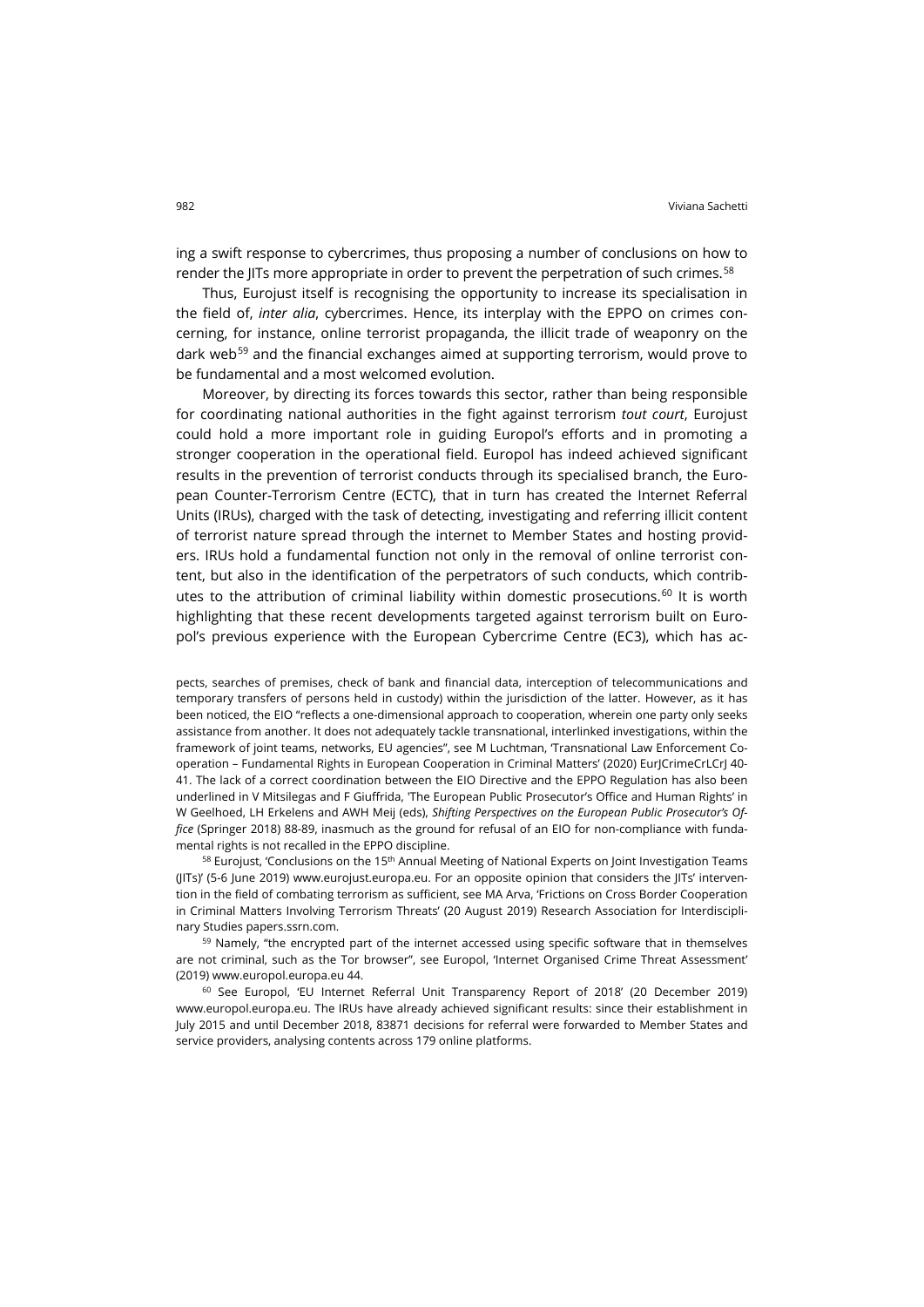quired a relevant role in fight against online crimes within the EU since 2013, by also providing Member States with operational and analytical support. Thus, the operational capability of Europol could prove to be of paramount importance, particularly in tackling cybercrimes interrelated with terrorism within the dark web. [61](#page-16-0)

The extension of the EPPO's competence to terrorist crimes would then bridge the shortcomings of Eurojust and Europol's action, still largely based on voluntary mechanisms, by creating an obligation of cooperation across all Member States part of the enhanced cooperation, while also benefiting from their fundamental contribution and experience the most threatened field: the internet.

At least one more reason stands in favour of the extension of the EPPO's competence to terrorism and the simultaneous specialisation of Eurojust over terrorist crimes perpetrated through the internet: an increased protection of human rights within the European Union.<sup>[62](#page-16-1)</sup>

It is a well-known fact that States have largely justified the use of mass surveillance and illegal techniques of acquiring evidence in order to strengthen their national security against the ever-growing terrorism threat. In this regard, art. 4(2) TEU, establishes that national security, and the responsibility thereby deriving, shall remain within the exclusive competence of States, as it concerns their essential functioning.<sup>[63](#page-16-2)</sup>

As far as this *Article* is concerned, it suffices to consider that the CJEU's case-law has consistently rejected the use of mass indiscriminate surveillance. Indeed, while the Court has confirmed that individual rights may be sacrificed in the event of a grave threat to public security, which undoubtedly includes terrorism related offences, <sup>[64](#page-16-3)</sup> said

<span id="page-16-0"></span><sup>61</sup> "More coordinated investigation and prevention actions targeting the dark web as a whole are required, demonstrating the ability of law enforcement and deterring those who are using it for illicit activity. An improved real-time information position must be maintained to enable law enforcement efforts to tackle the dark web. The capability will enable the identification, categorisation and analysis through advanced techniques including machine learning and artificial intelligence. An EU-wide framework is required to enable judicial authorities to take the first steps to attribute a case to a country where no initial link is apparent due to anonymity issues, thereby preventing any country from assuming jurisdiction initiating an investigation. Improved coordination and standardisation of undercover online investigations are required to deconflict dark web investigations and address the disparity in capabilities across the EU" (Europol, 'Internet Organised Crime Threat Assessment' cit. 46).

<span id="page-16-1"></span> $62$  The urge for more adequate considerations over the protection of fundamental rights in the fight against terrorism within the EU has been significantly affirmed in W van Ballegooij and P Bakowski, *The Fight Against Terrorism: Cost of Non-Europe Report* (European Parliamentary Research Service 2018) [www.europarl.europa.eu](https://www.europarl.europa.eu/RegData/etudes/STUD/2018/621817/EPRS_STU(2018)621817_EN.pdf) 19 ff.

<span id="page-16-3"></span><span id="page-16-2"></span><sup>63</sup> For a comprehensive reflection on the subject see F Ferraro, 'Brevi note sulla competenza esclusiva degli Stati membri in materia di sicurezza nazionale' in *Temi e questioni di diritto dell'Unione Europea: Scritti offerti a Claudia Morviducci* (Cacucci 2019).

<sup>64</sup> Case C-165/14 *Rendón Marín* ECLI:EU:C:2016:675; case C-304/14 *CS* ECLI:EU:C:2016:674.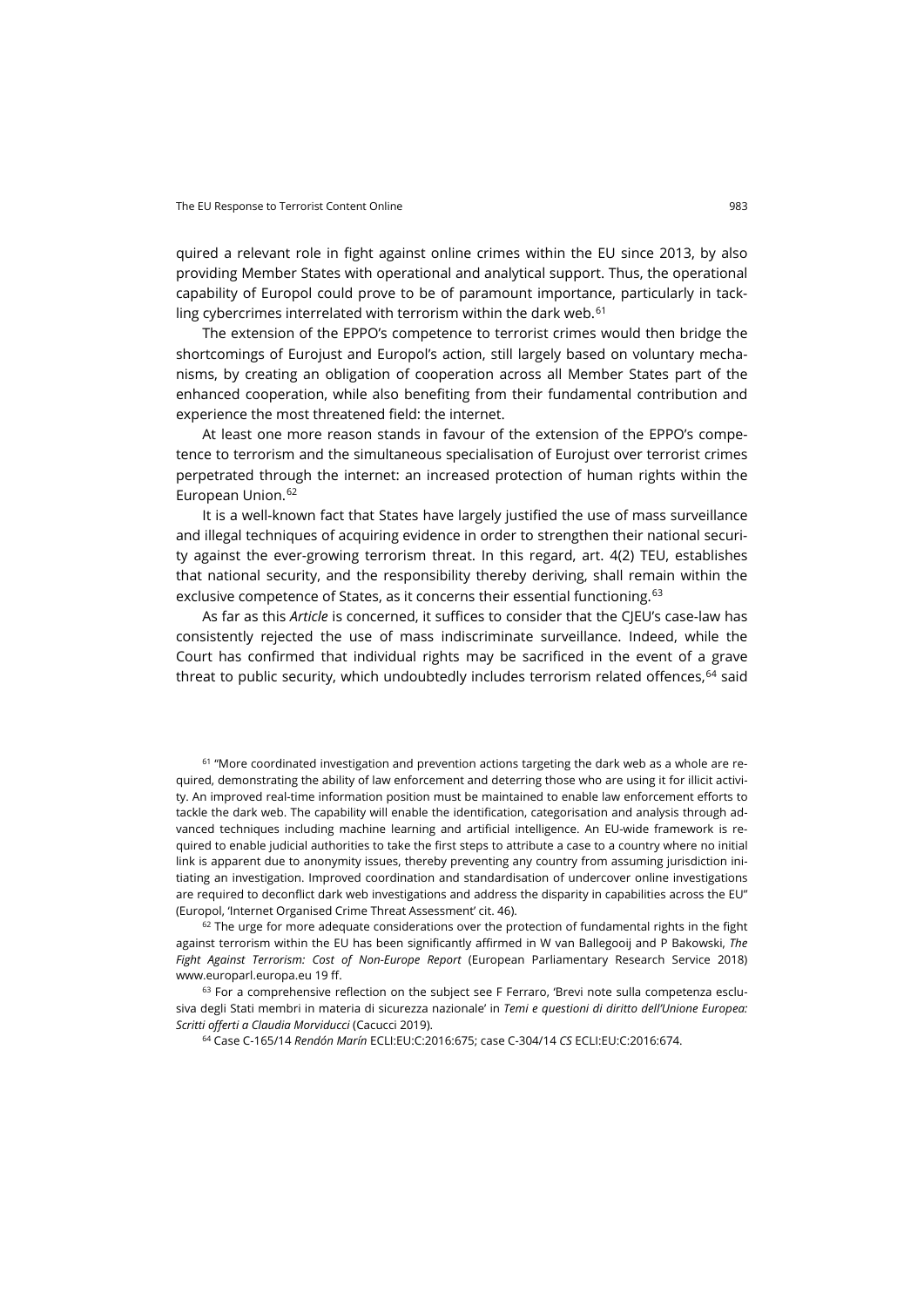notion shall be interpreted restrictively and any derogation must comply with the principle of proportionality.[65](#page-17-0)

Thus, the well-established jurisprudence of the CJEU, opened with its leading case *Digital Rights Ireland*, [66](#page-17-1) has affirmed that the right to privacy, in its twofold perspective of the respect for private life and the protection of personal data, as enshrined in arts 7 and 8 of the Charter of Fundamental Rights, cannot be restricted to the point of inter-fering with those rights without a limitation for what is strictly necessary.<sup>[67](#page-17-2)</sup> That is to say that, although the fight against terrorism concerns the general interest of the European population, the use of data surveillance must always meet the requirements of a limited scope of application, and in any case guarantee the right to judicial or administrative review, and provided that the person subjected to such measure is considered to be linked at least indirectly or remotely with the commission of a grave crime.<sup>[68](#page-17-3)</sup>

Moreover, Europol has recently adopted a strong stance against the use of mass surveillance, by defining such measures as "difficult, expensive, not necessarily effective and highly problematic from the perspective of civil liberties and privacy rules".<sup>[69](#page-17-4)</sup> Thus, it appears that there is a trend, starting at the EU level, in favour of the use of targeted tools of investigations when using surveillance on personal data even within the fight against terrorism. This is also confirmed by Directive 2017/541/EU, that provides that the "use of such tools, in accordance with national law, should be targeted and take into account the principle of proportionality and the nature and seriousness of the offences under investigation and should respect the right to the protection of personal data".<sup>[70](#page-17-5)</sup>

Lastly, it appears that evidence, particularly in the field of the suppression of conducts amounting to illicit use of the internet for terrorist purposes, could be collected within the EU through more consistent procedures under the coordination of Eurojust and Europol, thus contributing to a progressive harmonisation of the means of gathering proof that could be used by the EPPO, by also facilitating the issuing of European

<span id="page-17-2"></span><span id="page-17-1"></span><span id="page-17-0"></span><sup>67</sup> T Lock, 'Article 8 CFR' in M Kellerbauer, M Klamert and J Tomkin (eds), *The EU Treaties and the Charter of Fundamental Rights: A Commentary* (Oxford University Press 2019) 2125: "[t]he question as to whether data retention constitutes a suitable means for fighting serious crime and terrorism remains open. However, in order to be compatible with the requirements of Article 8 CFR, legislation providing for the retention of data cannot be unlimited in its personal scope and must stipulate criteria laying down the circumstances under which data can be retained; furthermore, there must be objective criteria in place determining access and use of that data and clear time limits for its retention. […] The data subjects concerned must be informed of any access. In addition, the duration of the retention period must be based on objective criteria in order to ensure that it is limited to what is strictly necessary".

<span id="page-17-5"></span><span id="page-17-4"></span><span id="page-17-3"></span><sup>68</sup> *Seitlinger and Others* cit. para. 52 ff.; see also case C-362/14 *Schrems* ECLI:EU:C:2015:650; case C-203/15 *Tele2 Sverige* ECLI:EU:C:2016:970; and, most recently, case C-311/18 *Facebook Ireland and Schrems* ECLI:EU:C:2020:559 para. 168 ff.

 $<sup>69</sup>$  Europol, 'The Evolution of Online Terrorist Propaganda' (19 April 2018[\) www.europol.europa.eu.](https://www.europol.europa.eu/newsroom/news/evolution-of-online-terrorist-propaganda)</sup>

<sup>70</sup> Recital 21 of the Directive 2017/541/EU cit.

<sup>65</sup> Case C-82/16 *K.A.* ECLI:EU:C:2018:308 para. 91.

<sup>66</sup> Joined cases C-293/12 and C-594/12 *Seitlinger and Others* ECLI:EU:C:2014:238.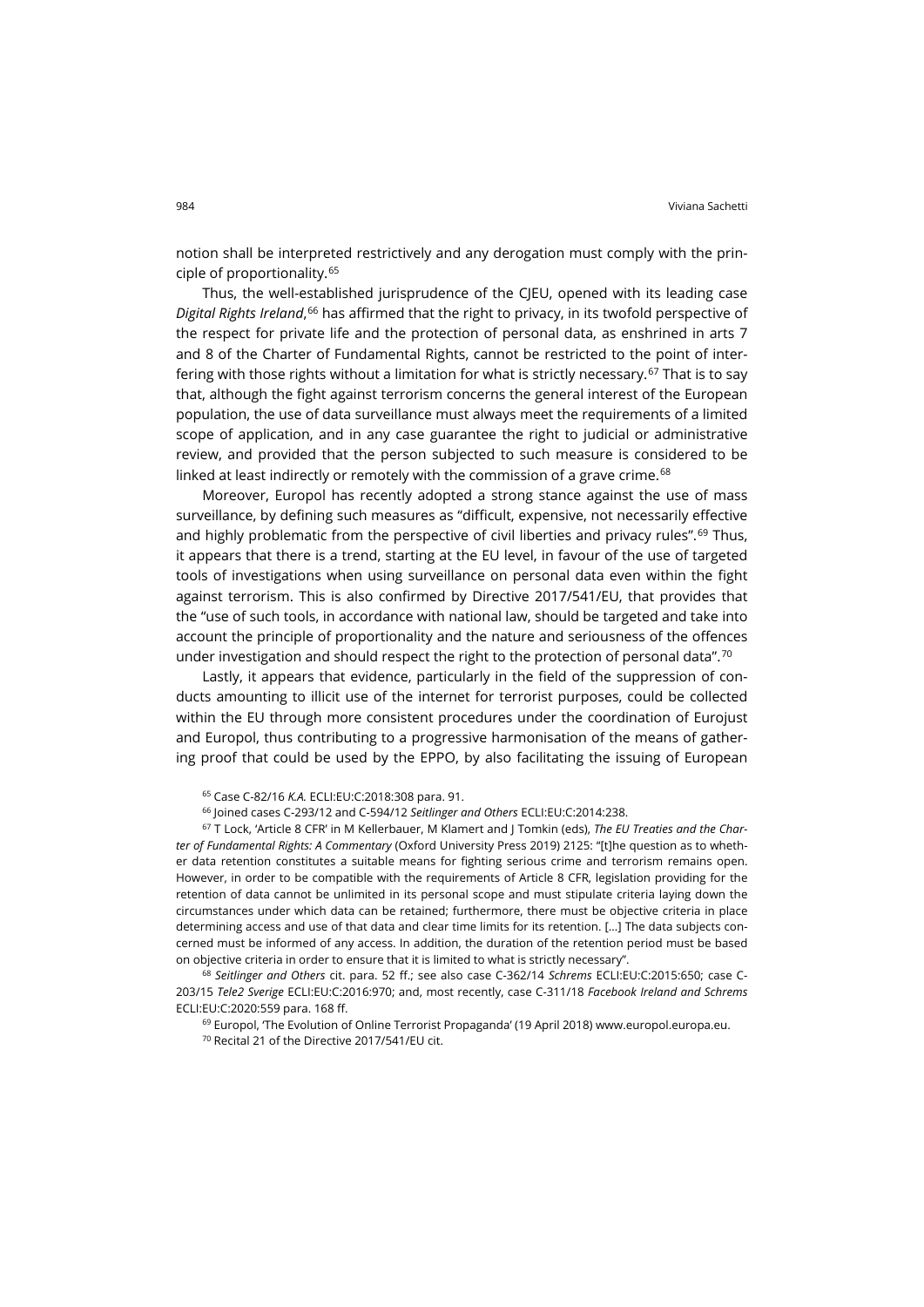Investigation Orders. As an immediate consequence, this could lead to a reduction of the cases in which national judicial authorities may recognise impeding reasons to the execution of European Arrest Warrants (EAW) issued by another Member State, claiming the violation of fundamental rights, as the right to privacy, during investigations.

Therefore, the extension of the EPPO's competence to terrorist offences, rather than undermining Eurojust and Europol's role in the fight against organised crimes, could lead to the role as specialised within matters pertaining to cybersecurity and the prevention and suppression of online terrorist conducts, while guaranteeing a high standard of protection *vis-à-vis* those human rights that are constantly impaired, *inter alia*, through the use of mass surveillance.

#### V. Some conclusive remarks

The extension of the European Public Prosecutor's Office competence to terrorism related crimes can be considered as feasible and advisable in the short future for several reasons.

First, the internet is transnational by nature. Thus, the investigation of online terrorist conducts, which concerns the security of the whole EU geopolitical area, requires a common prosecutorial strategy and the issuing of precise guidelines for hosting providers. This could also grant the EU an autonomous and leading stance in the fight against terrorism on the international stage and strengthen its cooperation with the United Nations' effort on the matter, ultimately benefitting the society as a whole.

Second, the empowerment of the EPPO with a competence on terrorist conducts would grant Eurojust and Europol a more penetrating role within the EU, thus further implementing technologies and best practices through the collaboration of all Member States, facilitating the suppression of terrorist conducts in the most fertile ground for radicalization, training and organization of attacks: namely, the dark web.

Third, a euro-centric competence would allow for more adequate considerations on human rights issues. Indeed, both Europol and the CJEU have reckoned that the use of mass surveillance for investigations bears an inherent risk of human rights violations, that cannot ever be deemed proportionate and strictly necessary in a democratic society. Furthermore, independent prosecutions led by individual Member States may expose defendants to *bis in idem*. Recent CJEU case-law on the EAW clearly demonstrates a trend within the Union of questioning those general principles concerning the prosecution of crimes, thus hindering mutual trust among States. $71$  In turn, an extension of the EPPO's competence, in a field marked by well-known violations of those principles,

<span id="page-18-0"></span> $71$  See for instance the recent preliminary rulings concerning questions on the independence of the public prosecution in Court of Justice, joined cases C-508/18 and C-82/19 PPU *Minister for Justice and Equality v OG and PI* ECLI:EU:C:2019:456; case C-509/18 *Minister for Justice and Equality v PF* ECLI:EU:C:2019:457.